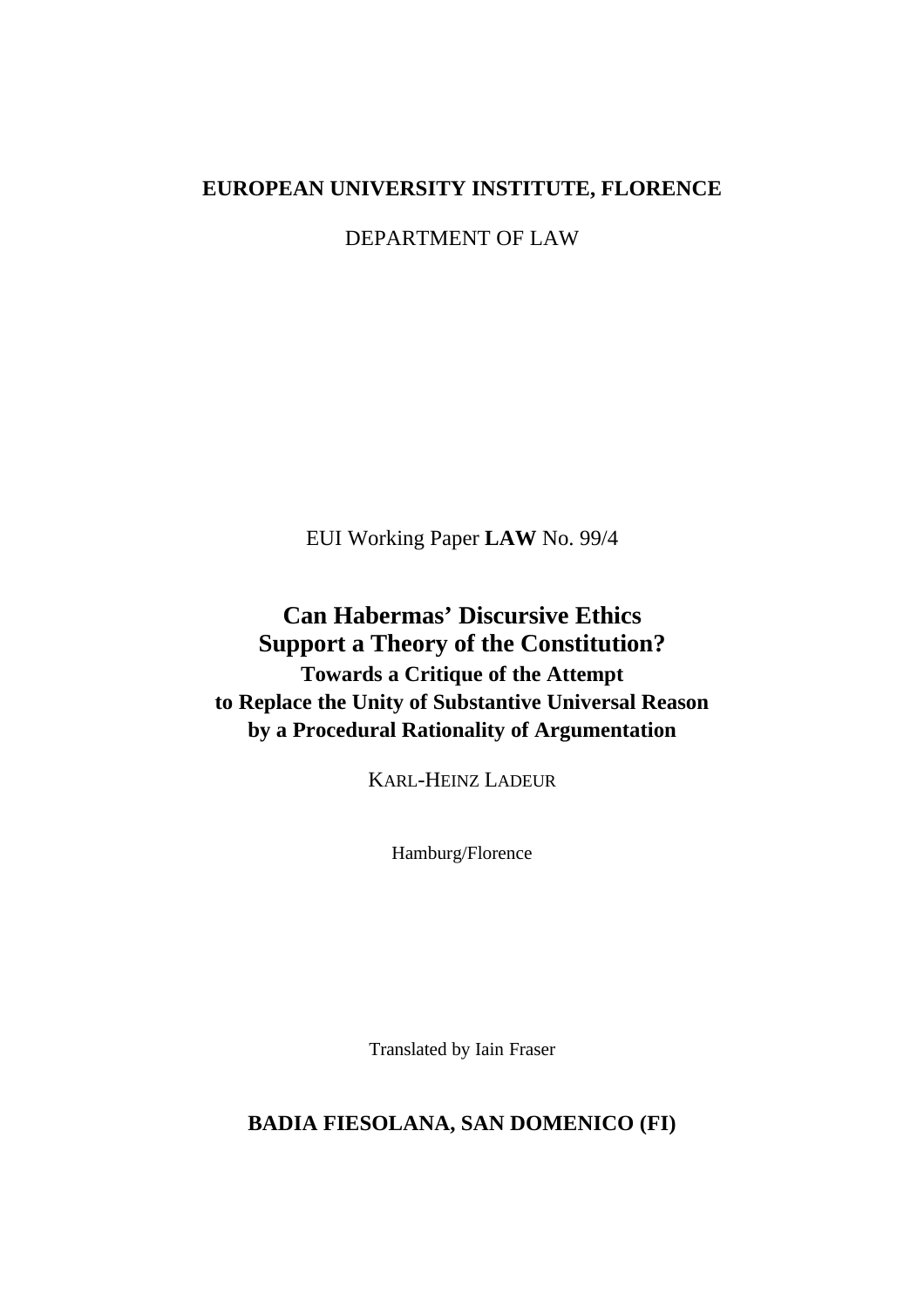All rights reserved. No part of this paper may be reproduced in any form without permission of the author.

> © 1999 Karl-Heinz Ladeur Printed in Italy in July 1999 European University Institute Badia Fiesolana I – 50016 San Domenico (FI) Italy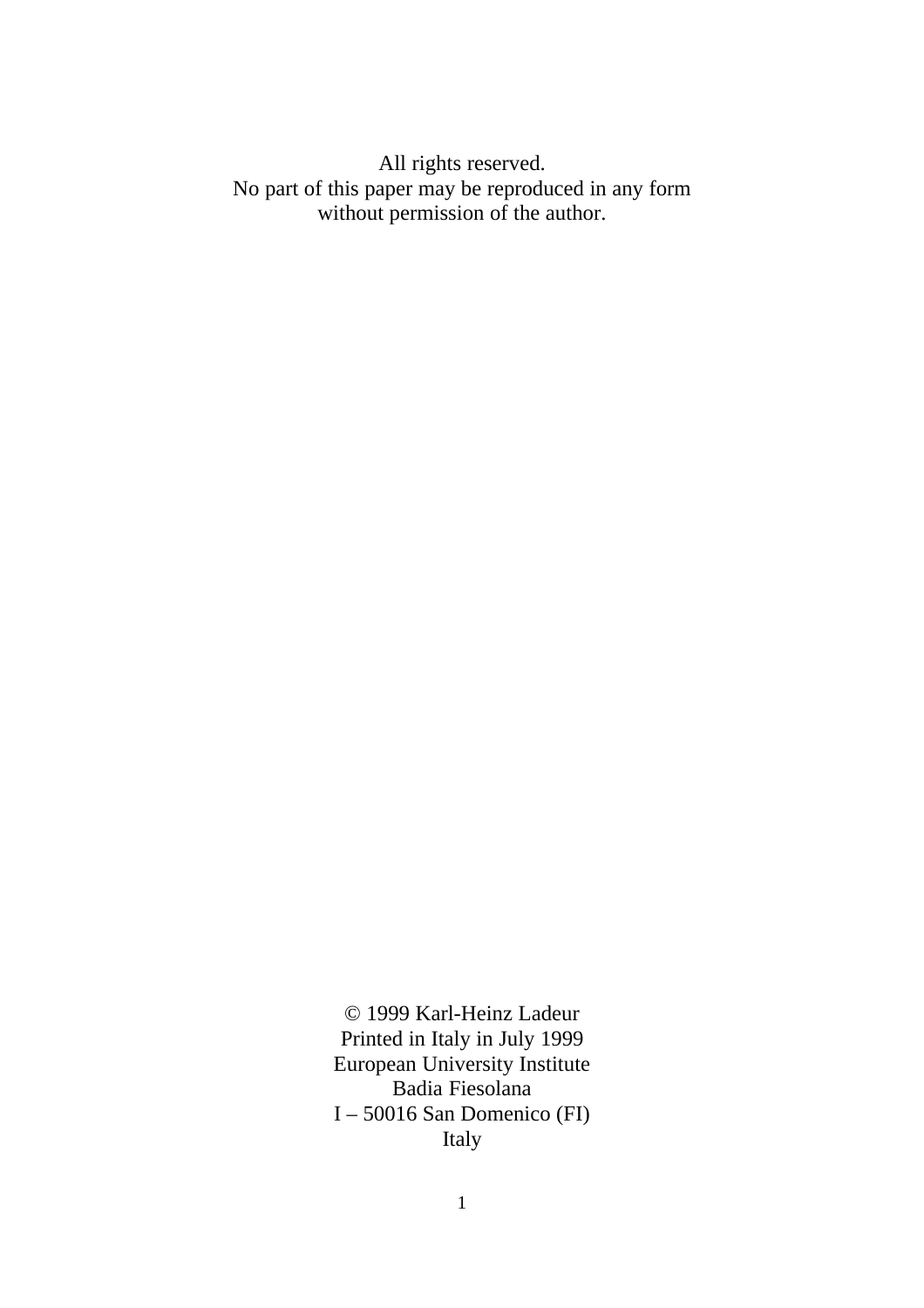## Table of Contents

| 1. | The Upholding of Reason Under Conditions of Pluralism        | 3  |
|----|--------------------------------------------------------------|----|
|    | Habermas' Approach<br>a.                                     | 3  |
|    | b. The Unity of Reason in Classical Idealism                 | 4  |
|    | c. Habermas's Attempt to Transfer the Universality of Reason |    |
|    | to the Process of Argumentation                              | 6  |
| 2. | The Integrative Effect of Discourse                          | 8  |
|    | a. Rational Discourse Creates its Own Language               | 8  |
|    | b. The Logical Genesis of Rights                             | 11 |
| 3. | The Importance of Argumentation to the Formation of          |    |
|    | Consensus                                                    | 15 |
|    | a. The linkage between "Lifeworld" and Discourse             | 15 |
|    | b. The Relationship Between Rules of Discourse and           |    |
|    | Rhetoric and the Conditions for De Facto Participation       |    |
|    | in Public Discourse                                          | 16 |
|    | c. Habermas and Argumentation Theory                         | 19 |
| 4. | From the Intersubjectivity of Argumentation to the           |    |
|    | Relational Rationality of Generative Patterns in Social      |    |
|    | Populations of Ideas                                         | 21 |
|    | <b>Bibliography</b>                                          | 26 |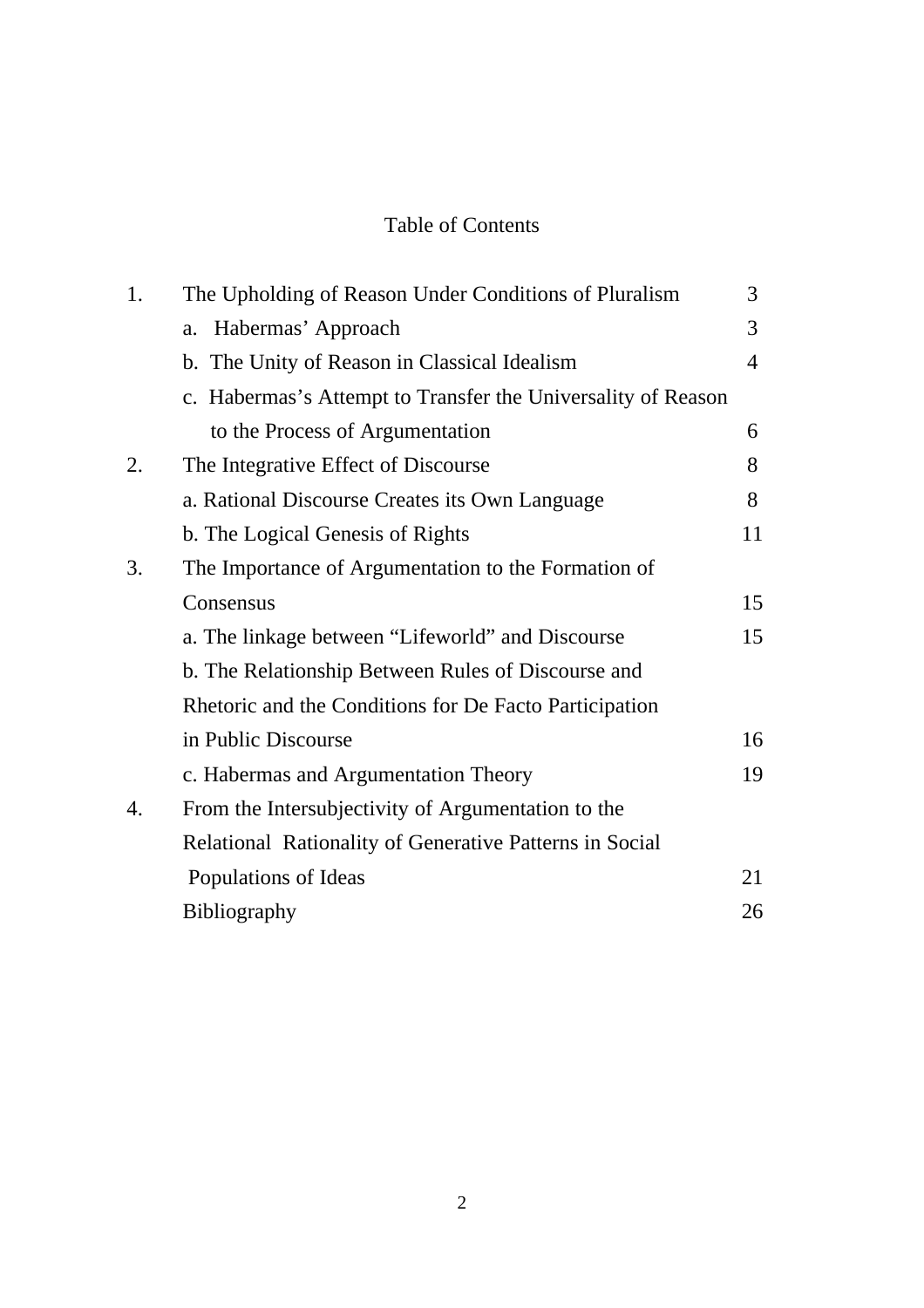### **1. The Upholding of Reason Under Conditions of Pluralism**

### *a. Habermas' Approach*

Jürgen Habermas, in "Facts and Norms" (1996), develops a theory of the constitution that starts from a historically defined view of the "completion of the individual through mutual comprehension" and building on that of the "transcendence of individuality in a 'common' comprehension"(Simon 1989, 107). He endeavours to adapt the form of the subject and of universal reason thereby established to conditions of cultural and ideological pluralism (Habermas 1995, 119ff.). In the interpretation of Kantian idealism, subjectivity is constituted as a form by not being reduced to any "objective definition", but instead expressing the "unity of synthesis". It does not "exist" outside of the implementation of that synthesis. Individuals are accordingly supposed to perfect themselves by securing their share in the "idea of humanity" as such. They are to experience themselves through the mediation of a "timeless instance", namely "universal reason", and define themselves in their activity in such a way as to be comprehensible to others (Simon 1989, 278). It is therefore the goal of "communication on the same basis", of the formation of the "common subjectivity", which would in the event of success guarantee that "the self-understanding of each individual reflects the transcendent consciousness, that is, a universally valid view of the world". This would entail that "what is equally good for all actually be in the interest of each individual". Individuals must accordingly transcend themselves by gaining their share in reason itself. However, "this can no longer be assumed under conditions of social and ideological pluralism" (Habermas 1995, 117). The complexity of the (post-)modern world can no longer be constructed through a common consciousness seen as unitary (Groys 1992, 156).

This philosophical form reflects an idea typical for the classical society of individuals, which refers individual self-determination in a modern artificial society freeing itself from another's (God's) will or the dictates of tradition to a new "collective mode". Its basis lies in the postulate that in the society thus set free every citizen has to recognize "his reasoning as your reasoning". This problem can be reformulated from a pragmatic viewpoint to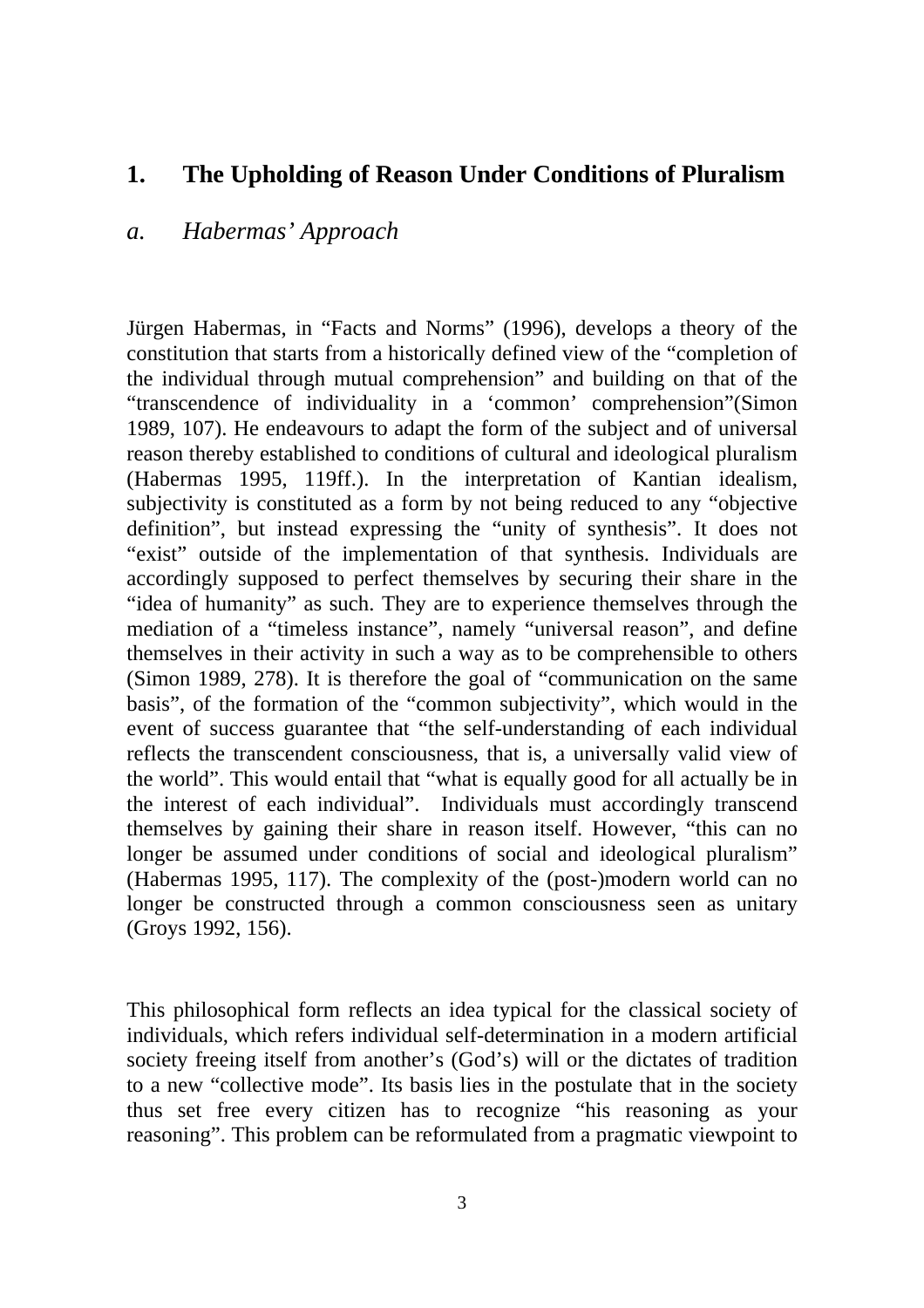the effect that "reasoning presupposes a 'community' or common rules of thought" (Gauthier 1995, 25ff.; Gaus 1997, 205ff.). This interpretation also brings out the downside of philosophy tied to the subject, namely that it seeks understanding only through the "exclusion of other understanding": in the philosophical formulation of Kantianism it "is abstracted from the fact that all particular understanding excludes, for the sake of its definiteness and rationality" (Simon 1989, 295), and in particular demarcates the real differences which, being only particular, have no share in universality (of the law and of legality). Derrida (1980) in particular has highlighted the inevitable exclusions in any discourse (Gamm 1994).

### *b. The Unity of Reason in Classical Idealism*

From the viewpoint of constitutional theory, this relationship between a discourse and the universe of discourse it is articulated within has to be demonstrated particularly in the "semantics of unfounded self-foundation of popular sovereignty" (Gamm 1994, 127), which in the founding declaration simultaneously allots itself the right of foundation and creates itself by declaring the monarch's sovereignty illegal. It was absolute monarchy itself that had made this foundation possible by replacing the link with tradition, the factually given, by the written form of a legal code. That is what first established an abstract form of rule from which the conception of popular sovereignty could start (Zarka 1989, 75; Spitz 1993, 37ff.). Rousseau's understanding in particular of the social contract takes off from the conception of absolute monarchy and constructs the "volonté générale" as a form of the unity of "'corporate and collective' body"(Seligman 1995, 206; 1994, 187; 1992), patterned on the sovereign will of the monarch, in which the individual can and must transcend his particularity through identification with the "social other". There follows in Rousseau a mistrust of intermediate bodies because they tend to cumulate particular interests and present them as general.

It will still have to be shown that this was only one of the main lines of development in the European history of political thought. The other, which one may associate with the name of, say, John Locke, puts more emphasis on individual responsibility and does not believe in the constitutive importance of a public space in which a consensus sharply separated from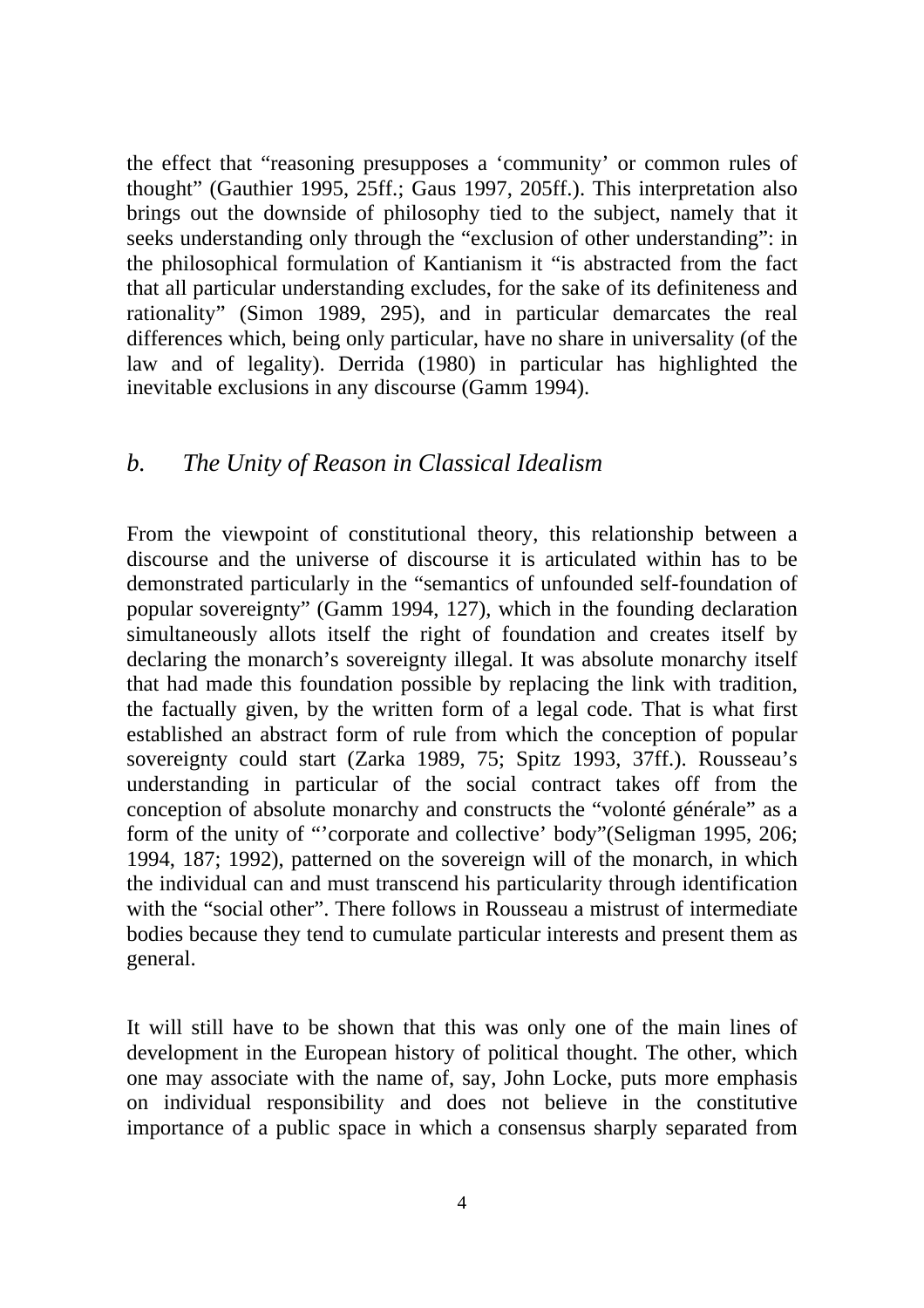the specific interests of individuals, or a "volonté générale" takes shape (Gaus 1995, 205ff.). Instead it takes a more pragmatic orientation to the necessity to reach common decisions on common matters, thus necessitating a "reasoned debate" because society can no longer find guidance in tradition. This debate is not however based on the search for truth, but instead on the comparison of "opinions" (Gaus 1997, 205ff.). Its reliability is anything but unproblematic, so that we need institutional forms that should at least guarantee that no passions can percolate through public decision-making processes. The search for the "best justified" decisions is far removed from the search for truth. Especially the early Anglo-American tradition is focused on the institutional protection of the individual (and not on the "rights talk" (Glendon 1991) which is valued so highly by contemporary American authors). This theoretical variant is distinguished by valuing the private sphere higher, just because of the practical constraints that accumulate in it (and because of the disciplining effects ascribed to them, associated with, for instance, the need to preserve property), and the "instrumental rationality" that applies within it.

On the other hand, there is great skepticism as to the high requirements for consensus on the basis of shared valued and truths. Accordingly, the majority principle too should not be associated with the search for truth, but is supposed to instead ensure that the passions not disciplined by the private sphere mutually cancel out, making decision on common matters possible. The above-mentioned exclusion effect of thought fixated on a public sphere of reason becomes clear in the fact that Habermas in particular himself tends not just to ignore this ordering work of the private sphere, but to reduce it to the expression of egoism that needs to be transcended in the public sphere. As against this one might recall that Adam Smith and the Scottish Enlightenment upheld specifically the private morality formed in the medium of economic exchange processes as the basis and prerequisite of a public order: private (economic) action is accordingly the basis for forming the "man within", the "internal spectator", leading within the individual to internalization of society's expectations and to harmonization with them via the exchange processes (Seligman 1995, 207).

This assumption – here given in much abbreviated form – of the possibility of a rationalization effort that takes us beyond the mere balancing of egoisms may well be criticized, but should not ignored. It is at any rate a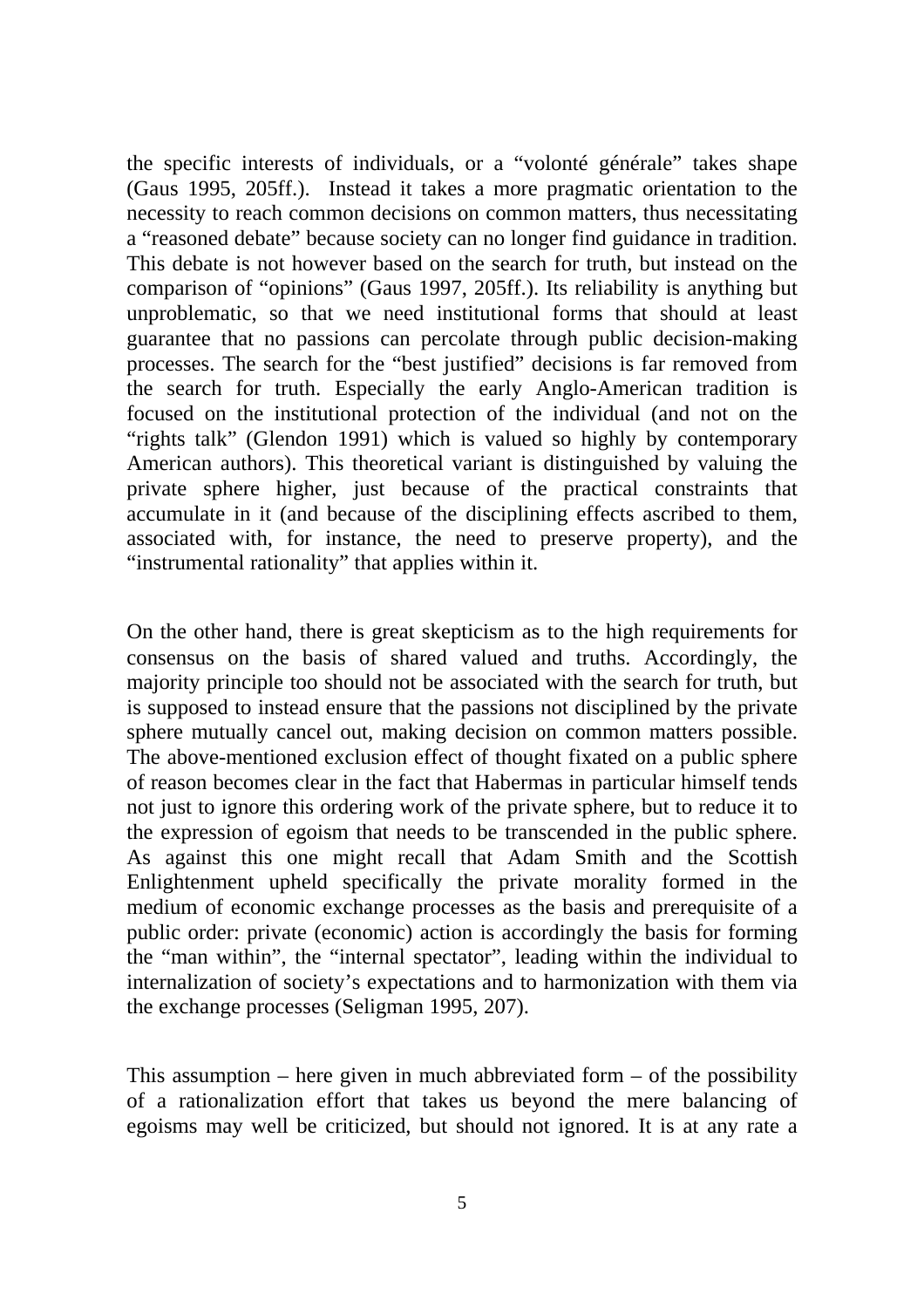model for the constitution of subjectivity in the private sphere which in turn gives an answer to the challenge of the need to create a collective order over and above the given. Turning the page back to the considerations on the constitution of the subject in a specifically public sphere in which individuality experiences itself in involvement in mutual understanding as a "purely empirical subject of that same thought" (Simon 1989, 105), then the first thing to say is that this sort of public thought oriented towards universalizability was tied to conceptions of the lawfulness of society (in accordance with the conception of lawfulness in the natural sciences; Baynes 1992).

## *c. Habermas's Attempt to Transfer the Universality of Reason to the Process of Argumentation*

How, then, does Habermas seek to maintain the public sphere's claim to autonomy and its constitutive importance for the formation of social reason in the face of "social and ideological pluralism"(1995, 117)? Recourse can no longer be had to the self-establishing achievement of a common, unitycreating awareness that replaced the other-determined order of the past. Accordingly, in the legal system the universality of the form of law (the impersonality of the range of addressees and the validity abstracted from cases and situations, the non-retroactivity of the application of the law to itself) overcoming the particularity of individuals, cannot establish any reason either. In his theoretical constitutional considerations Habermas takes off from the universality of the form of "classical" law and seeks to open up its rationality claim by setting the level of abstraction for "social and ideological pluralism" higher and to make it tenable under altered conditions. This is done by extending the rationality-testing criteria: it is no longer the universality of the form of law (or put more abstractly, the unity of the "same thought" that finds its focus in subjectivity); instead, the universality claims are proceduralized and reformulated in terms of "ethics of discourse". They are now addressed to the procedure of open discourse constituted as "intersubjective practice of argumentation" (Habermas 1995, 117), which thereby contains reason as a procedure under changed conditions. Procedural reason no longer requires individuals to transcend themselves by taking part in the "timeless unity" of a general consciousness of subjectivity as the essence of "man" as such grasping the essence of the lawfulness of the single world. In conditions of unavoidable multiplicity and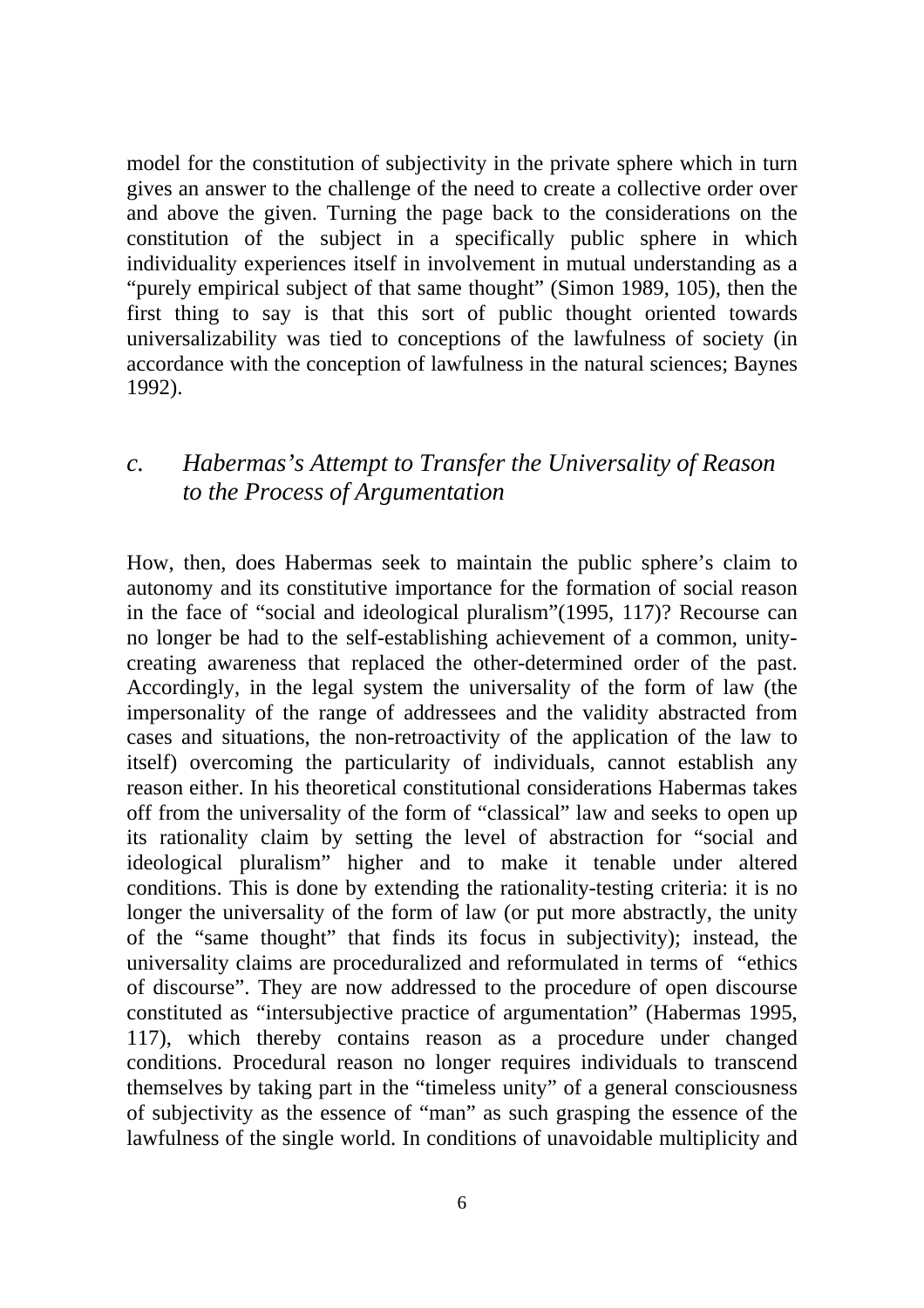variety of individuals, reason can only be guaranteed through an "idealizing enlargement of their interpretive perspectives". "Everyone is required to take the perspective of everyone else, and thus project herself into the understandings of self and world of all others" (Habermas 1995, 117).

This is a new version of procedural universality which assumes that "from these interlocking perspectives there emerges an ideally extended weperspective from which all can test in common whether they wish to make a controversial norm the basis of their shared practice" (Habermas 1995, 117). While the universality of reason that overlaps and transcends particularity was bound up with "the same thinking", here the particularities themselves are made compatible by being dealt with in the procedure of argumentation and brought down to a distributed form of generality tied to the individuals. This gives particular importance in the constitutional consideration to correcting the factual consequences of a legal statute from the viewpoint of guaranteeing factual equality: there is no longer any stable form of the general law, but instead generality can be brought about only "after the fact" by comparing and balancing different effects, with an eye to guaranteeing the greatest possible de facto equality on the basis of the process of applying the law itself. For this evaluative process an argumentative procedure is required which starts by gathering the various factual viewpoints and relating them to each other in a "we perspective". This version of reason can develop universalizability only "step by step": the rationality of its outcome can follow only from the rationality of the procedure of argumentation itself.

The continuity of the separation of a general form is kept; this generalization of perspectives is not exhausted in mere arrangement of enlightenedly selfinterested individuals. Instead, the rationality expectation is addressed to the procedure itself, not the mere calculation of strategically thinking egoists who make concessions to others in order to ward off detriment to themselves: procedural reason links up with the classical form of universality to the extent that the individuals must basically transcend themselves, by this participation in a process of shift in perception, even if what lies at the end is no longer the timeless unity of a "universally valid view of the world", but the common "we perspective". This may take away the mobility of pluralism and at the same time, through the rationality of argumentation, fix it in a procedural consensus. The procedure of argumentation has its correspondence in the process of self-transformation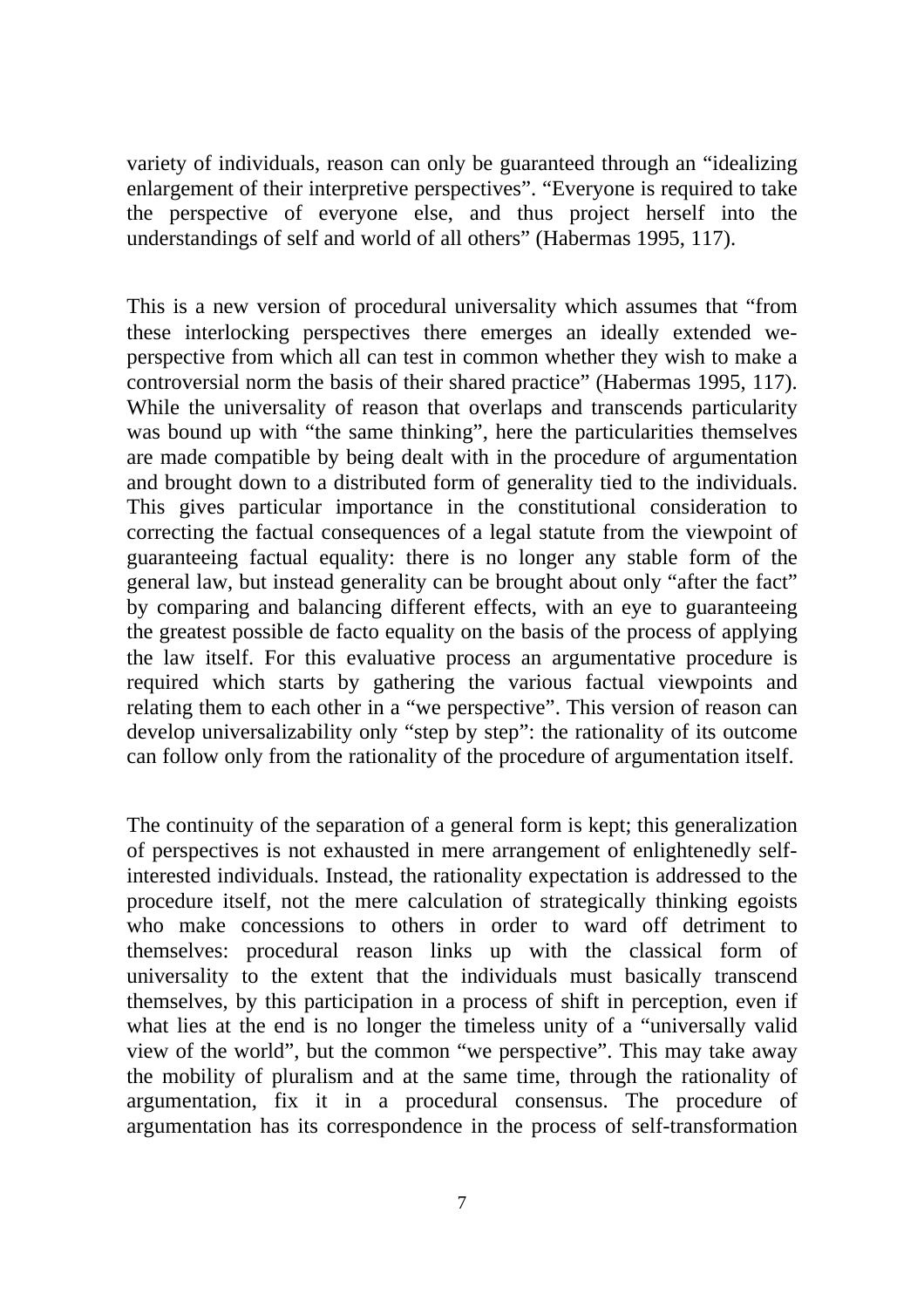of individuals, who – by emancipating themselves from their constraints and possibilities of action, from the special effects in each case of the law and its application – link up the untranscendable difference of individual perspectives and gain a new level of decision for public decision-making.

This procedure presupposes a great deal, since "every valid norm (must) meet the condition that the consequences and side effects that (likely) arise from its being generally followed for the satisfaction of the interests of each individual can be accepted by all concerned (and the effects of the known regulatory alternatives presented)" (Habermas 1993, 53ff.). This is of course meant only as an idealizing assumption; nor does Habermas assume that it is an actually realizable goal. The point is to have individuals exposed to the "peculiar, constraint-free constraint of the better argument", which brings the methodical testing of assertions expertly to bear" (Habermas 1971, 137). The process of self-change of individuals by participation in intersubjective communication on the basis of the "co-operative search for truth" presupposes the following of "rules of discourse", which Habermas has formulated following Alexy (1991). Among these rules are in particular the sincerity of participants, freedom from constraints on action, the "symmetrical allocation of chances to choose and exercise speech acts", the requirement for justification and response to others' justifications, etc. (Habermas 1971, 137). But the important thing is that the process of developing consensus (leading to self-transcendence of individuals) is not to be equated with the procedure of argumentation that structures this process.

## **2. The Integrative Effect of Discourse**

#### *a. Rational Discourse Creates its Own Language*

The universality of reason is no longer pre-given as an individually attainable goal, but instead distributed over a multiplicity of products of consensus thanks to the "integrative effect" of rational discourse that overlaps process and procedure: knowledge (especially as to the consequences of the law), individual perspectives on action (dependent on the relevant conditions) and public speech that enables shift in perspectives are to be brought together, and to produce the "unifying force" of communication. This procedure is to ensure "the speakers involved at the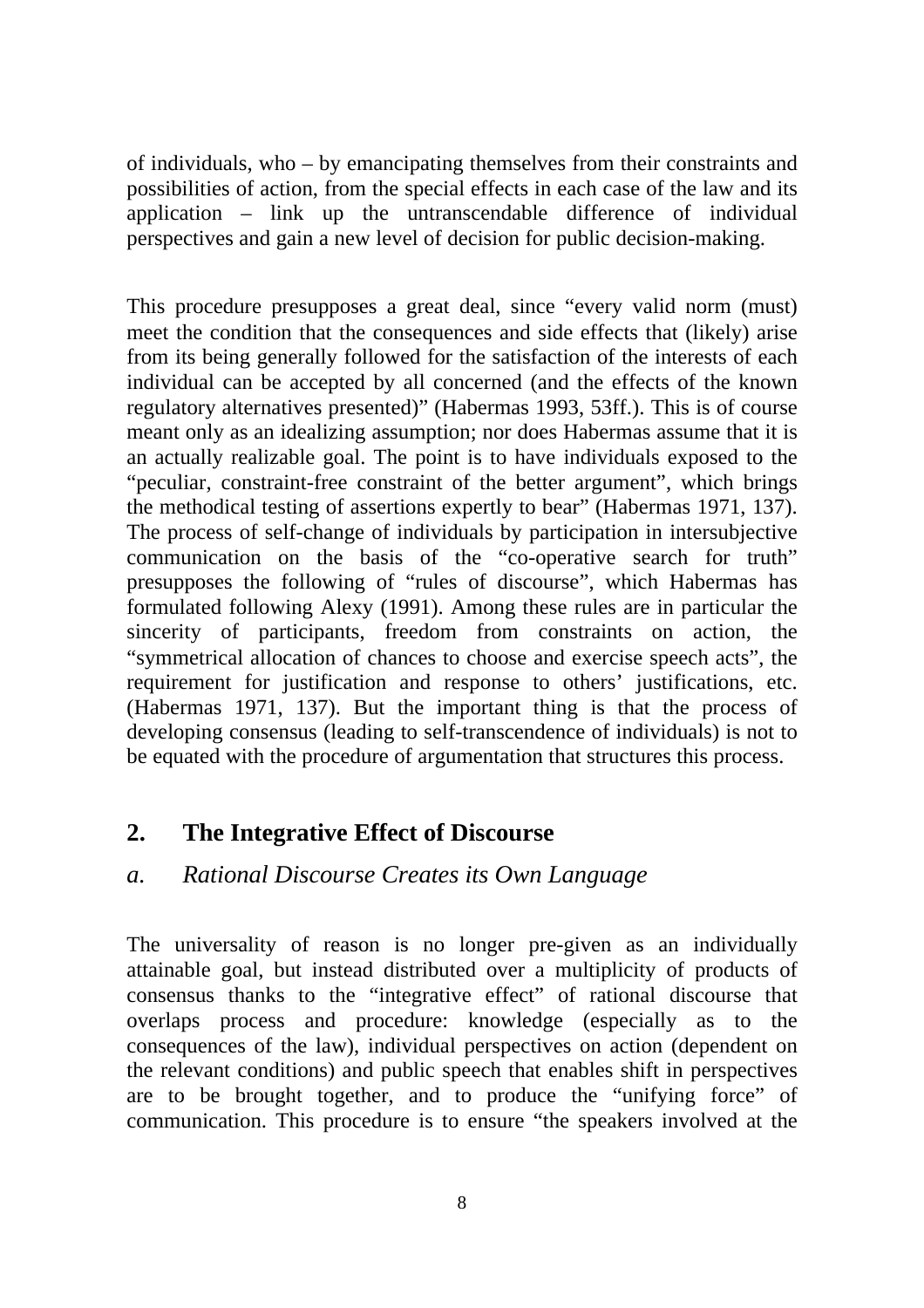same time an intersubectively shared lifeworld and thus a perspective within which they can all relate to one and the same world" (Habermas 1996a, 71). This shows the continuity of the classical idealist conception of the unity of reason (beyond individual arrangement); its bearer is in Habermas's conception no longer the idea of the universal, the same thinking, consciousness, but the "telos of communication" is supposed to inhere in the "linguistic medium" itself. This has more recently been explained by Habermas to the effect that it is not language as such or all speech that is meant, but the speech historically determined by the lifeworld of being-incommunication and its opening up in the process of the European Enlightenment. Language thus understood takes the place of unitary thought and of the thought of unity in classical idealism, which can because of "social and ideological pluralism" no longer be defended in the original form.

This complex construction of procedural reason is continually reformulated in Habermas's various works, and for that reason alone escapes criticism. Again, the relation between the individual components of "argumentative rationality", the combination of which is what brings about consensus as an "integrative accomplishment", is anything but clear. Thus, he refers to rhetoric that has as its object the justification of validity claims of participants in a discourse "before an ideally expanded audience" (1996, 322). This makes the "possibility of an ideal community" take second place to the conditions participants have to assume "'within' their actual social situation" (Habermas 1996, 322). This is not however specified in any more detail (and we shall return to this below). Ultimately, even testing the quality of arguments by the criterion of rules of discourse remains unclear, especially since the rules Habermas explicitly mentions are rather trivial. On the other hand, the idea of participation in discourse is strongly emphasized: but here too the relationship between the weight of arguments for participation in the discourse as such and the de facto weight of the factuality of detriment is not clear: is "being affected" a strong argument in itself, or only as long as the other's perspective is also included?

One frequently has the impression that the argumentative quality of discourse is not so decisive as initially appears. Communication, to which Habermas, not coincidentally, attributes the nature of action, is instead distinguished by the fact that, "unlike success-oriented actors who observe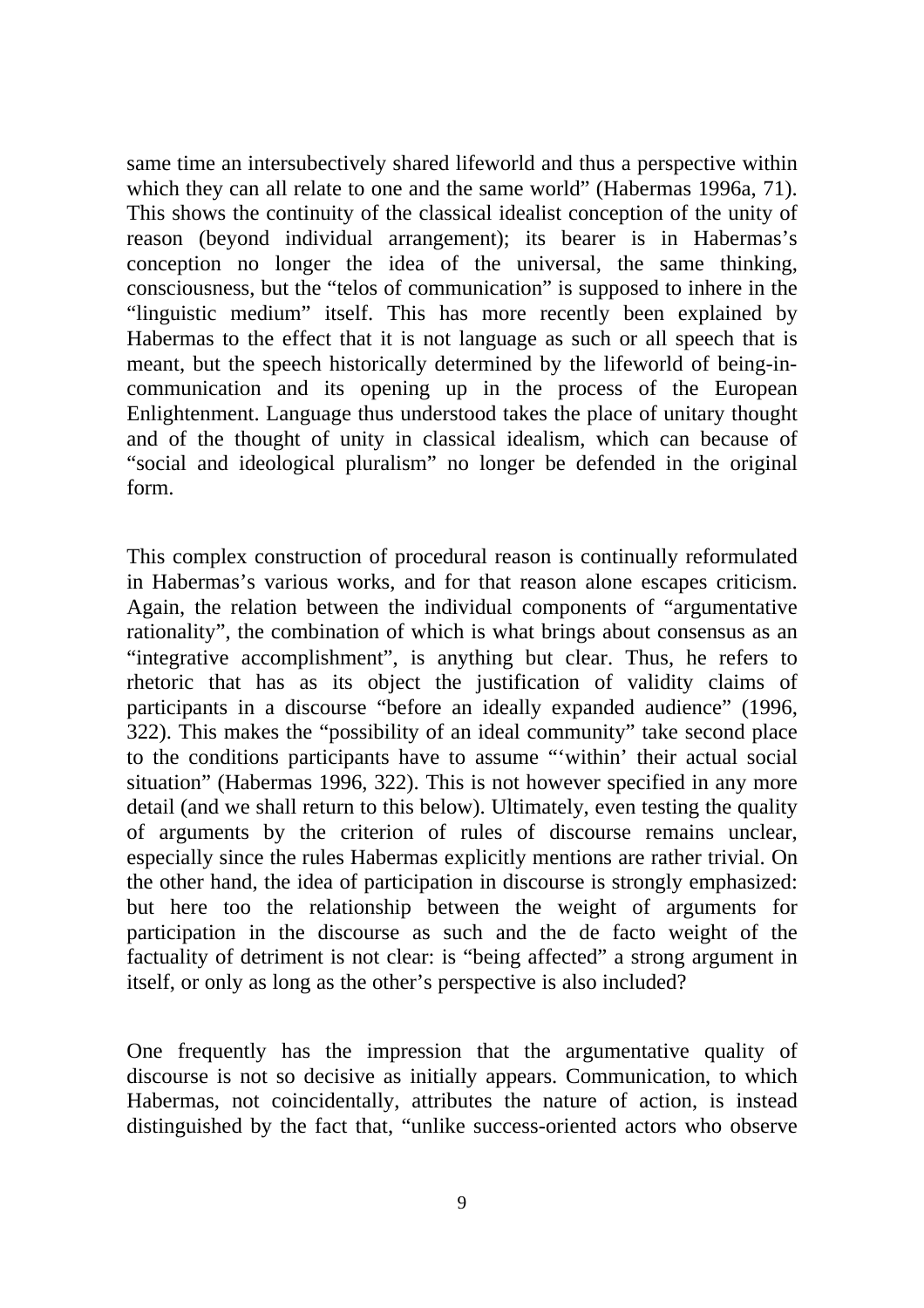each other as one observes something in the objective world, persons acting communicatively encounter each other in a *situation* they at the same time constitute with their co-operatively negotiated interpretations" (Habermas 1996, 360f.). Here again the continuity of the autonomy of the idea, of thought, vis-à-vis the particularity of phenomena again emerges: for Habermas it is not thought that establishes the autonomy of reason, but the autonomous "linguistically-constituted public space" which "stands open in principle for dialogue partners who are present as bystanders or would come on the scene to join those present". The public aspect brings about generalization of the "spatial structure" of the "lifeworld", which against it creates a "reservoir for simple interactions" that may always presuppose prior understanding. This concept is antithetically tied to the opposing concept of instrumental action. In view of the replacement of the lifeworld integration of action and communication in the traditional world, an in principle new form of restoration of communication is required in a new, the public, space. This is also associated with the autonomy of (public) language as a medium devoted to communication. This medium does not merely quantitatively extend the linguistic options available in the private sphere by other objects and arguments, but is what in the first place structures an option space, in the sense of an "intellectualization" by abstracting from the constraints those obliged to act are exposed to (Habermas 1996, 360ff.).

The "same thinking" that establishes subjectivity as a share in reason is replaced by the "same reasons", which "have rationally motivating power for communicative action" (119). Correspondingly, particular action is no longer characterized by having to draw its bounds "negatively" from the general law, but is that action which, "in virtue of subjective freedom" is not dependent on whether the "grounds" decisive for it can be accepted "by all the participating parties *together*" (119). Consequently, the "negative freedom" of the (private) individual is at a constitutional level the freedom not to have to give "any publicly acceptable reasons"; it is "freed of the burden of reciprocally acknowledged and mutually expected communicative freedom" (119). Here too the parallel with classical idealist thinking becomes clear: private, especially economic, freedom differs fundamentally from public, communicative reason that feeds on the "same reasons" that can be shared by all. The communicative form of discursive formation of opinion and will, not certainly the "form of general laws", guarantees the bringing together of reason and will (103) that was seen in classical philosophy as characteristic for the unity of the subject. This assumption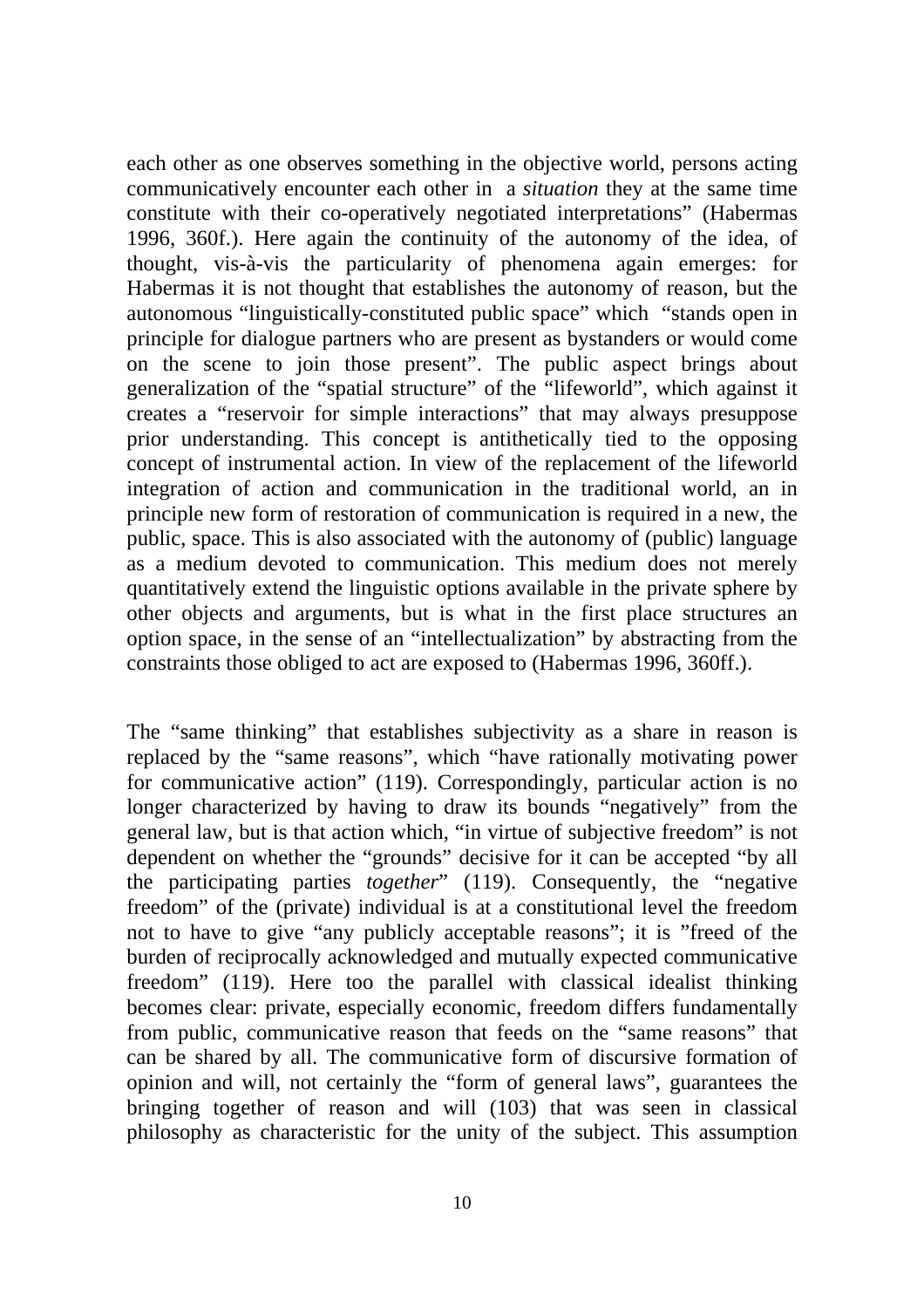presupposes that economic rationality has nothing to do with ethics. But this is a simplification which underestimates the "practice rules" of the economy which require an "ethical climate" in which interacting persons voluntarily respect constraints imposed on the manner in which they pursue their interest. This is an attitude which is based on an "ethics of rules" which has a value of its own (McClennen 1993, 174). It is the foundation of trust in economic relationships, a "social capital", which is generated within a sort of relational (horizontal) rationality from patterns of networked conduct which is essential for the functioning of a legal system and for morality, as well. Habermas refers quite often to the integrative force of traditional lifeworlds, but does not accept this new type of implicit practice-based rule as being of ethical value - if it is taken into account at all, it is attributed to instrumental rationality, as a kind of enlightened egoism.

Habermas's understanding of communicative reason and its linkage with constitutional theory postulates that along with the "system of rights" that constitutes the legal community as a communicative community at the same time the language has to be created in which "a community can understand itself as a voluntary association of free and equal legal consociates *under law*". This self-created language, a particular language of communication, replaces the unity of reason. This is important to the extent that it brings in a conceptually systematic constructional element related to the transcendence of ideas and not just immunized against empirical arguments but also able to determine the understanding of the constitution: the will of the actual framers of the constitution is always already oriented to the assumptions of discourse theory. They may have grasped them "correctly" only intuitively, but the constitution in the modern liberal sense is necessarily bound up with a particular language that inevitably ties understanding actual constitutions to the procedural rationality of discourse. A different conception of the constitution is therefore not just scientifically false but unconstitutional too, since it moves outside the legal space necessarily created by the constitution.

### *b. The Logical Genesis of Rights*

The "system of rights" refers ultimately to a "logical genesis" (121): in a first stage the "discourse principle" is applied to the "general right to liberties - a right constitutive for the legal form as such - and ends up by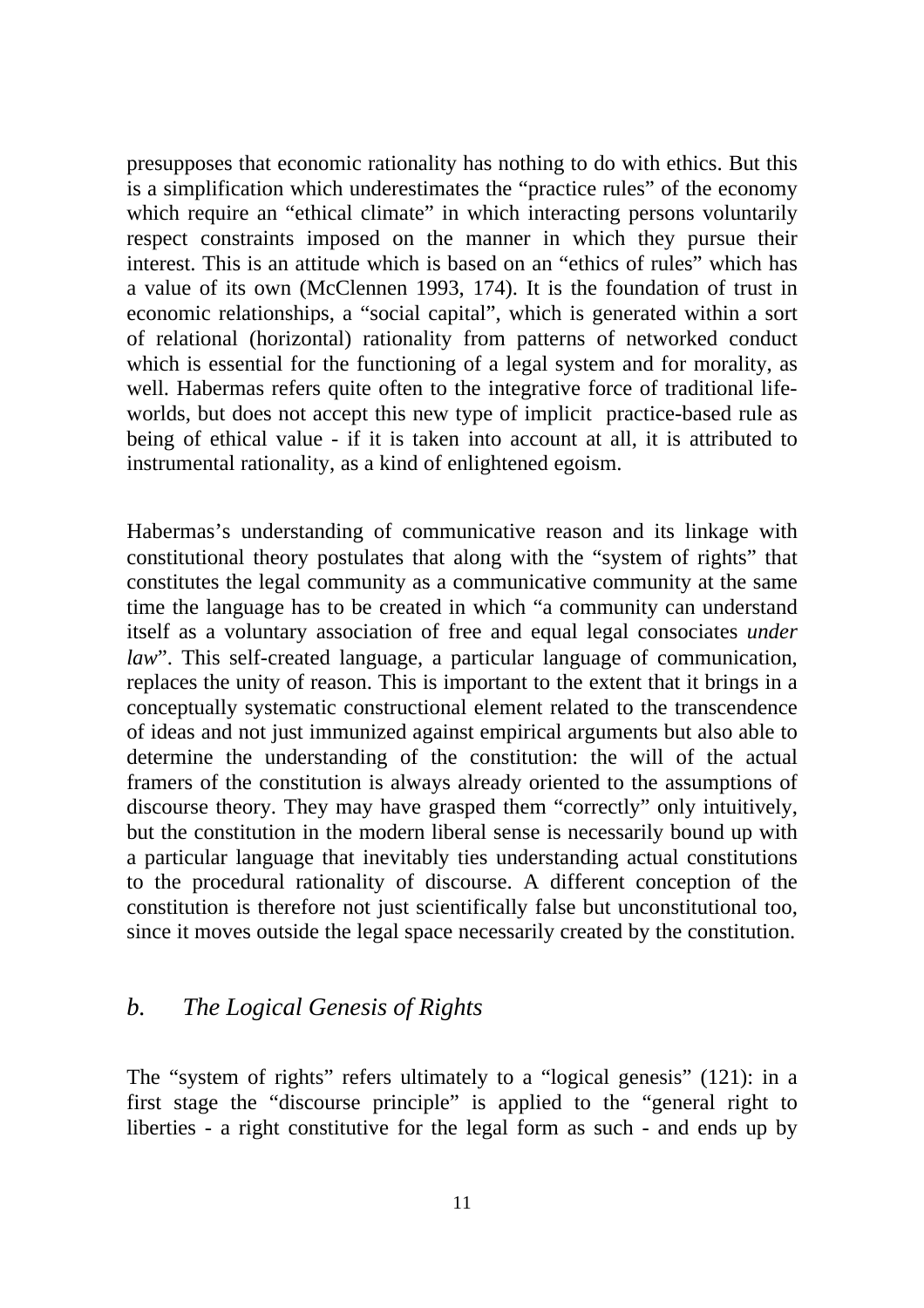legally institutionalizing the conditions for a discursive exercise of political autonomy. By means of this political autonomy, the private autonomy that was first abstractly posited can retroactively assume an elaborated shape" (121). The legal code and the principle of democracy are thus taken as "cooriginally constituted" (122). That is, the relation between private and public freedom in a modern constitution cannot be regulated in any other way than that contemplated by the principle of discourse. It is, then, not concrete normative and historical arguments that are in favour of a particular conception of the constitution, but the legal code itself, from which, for instance, concrete arguments on the appropriateness of taking factual effects on the conception of the constitution into account rebound, because this necessity is intrinsic to the logical genesis of rights, is embodied in a particular language, and is therefore not open to discussion.

Basic rights first and foremost "only regulate the relationships of freely associated citizens *prior to* any legally organized state authority" (122s.). This guarantees the private autonomy of the individuals who "recognize each other as addressees of laws" and on the basis of this status "claim rights and assert them against one another. Only with the next step do legal subjects also become *authors* of legal order, to be exact, through the following: Basic rights to equal opportunities to participate in the processes of opinion- and will-formation in which citizens exercise their *political autonomy* and through which they generate legitimate law". This is what enables them to change the perception of their rights "so as to interpret and develop their private and civic autonomy simultaneously". From this goal there implicitly follow "basic rights to the provision of living conditions that are socially, technologically, and ecologically safeguarded, insofar as the current circumstances make this necessary" (122).

This "deduction" and the explanation Habermas gives of it show that not just the status of the rules of argument (of procedure) remains unclear in relation to the process of mutual agreeing on perspectives and the relation between procedure/process and product of consensus (how in particular is one to imagine the course of argumentation if the intention to come to agreement has in any case to be presupposed?). And the relation between historical and theoretical assumptions is also left floating. The assertion that everything somehow comes together in an "integrative effect" of discourse is a piece of wishful thinking but not an adequate explanation. Habermas continually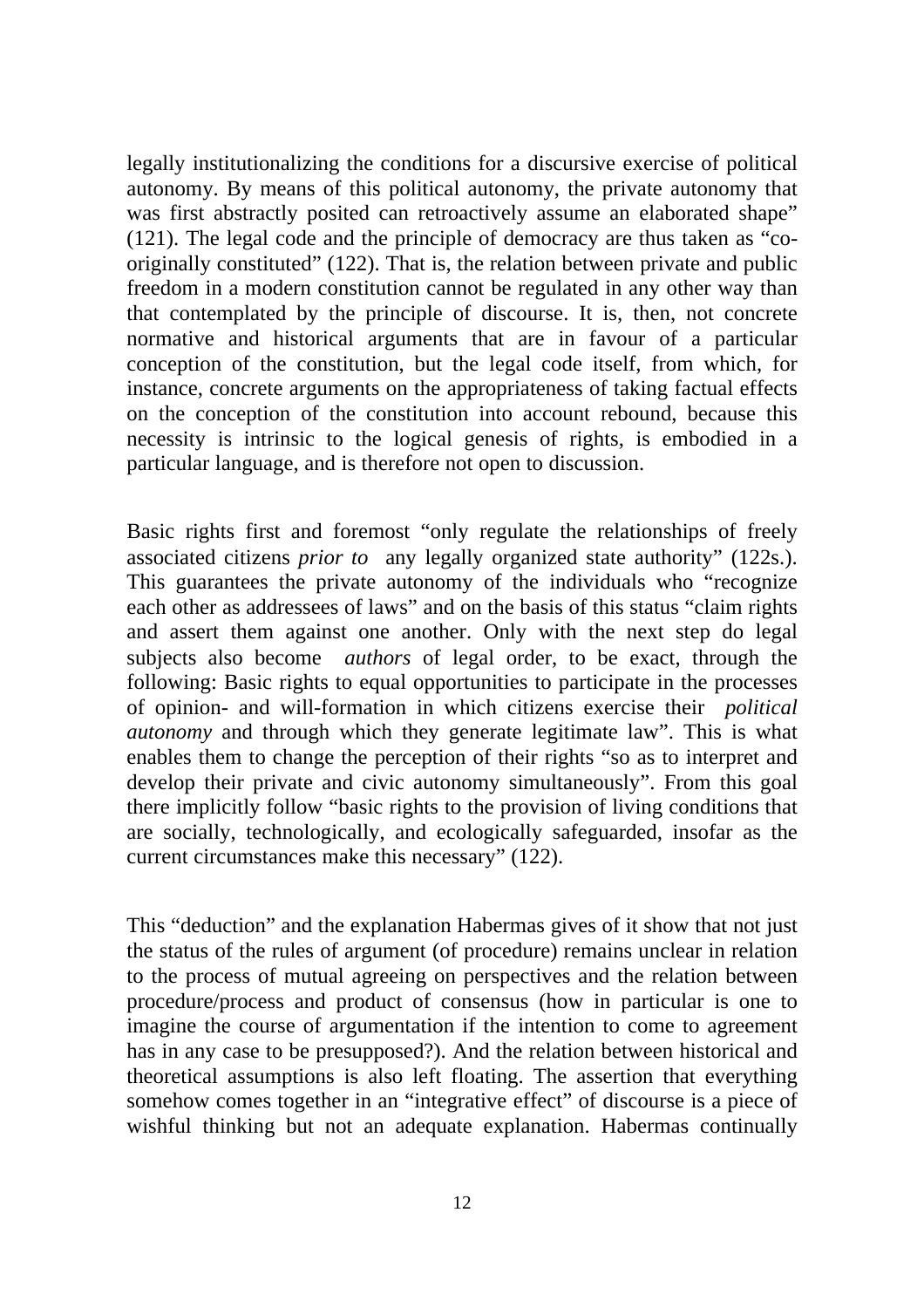asserts that the various levels of construction and processes, the logical and systematic derivation of rights and the historical form of life complement one another as components of a process that creates unity. But this cannot be the case whether in establishing the basic rights or in establishing and allocating the rules of discourse. Habermas follows the examples given by Hobbes and Rousseau who - contrary to the assumptions of Liberalism search for a foundation of politics as the unitary and public will of an abstract sovereignty in a *fiction*, the autonomy of a truth which breaks with the givenness of history (Zarka 1998, 129, 223).

The "catalogs of human and civil rights found in our historic constitutions" can according to Habermas be understood "as context-dependent readings of the same system of rights. The two hundred years of European constitutional law have provided us with a sufficient number of models. These can instruct a generalizing reconstruction of the intuitions that guide the intersubjective practice of self-legislation in the medium of positive law"(128). But it does not yet follow that the basic rights can theoretically be derived in the way sketched above. Habermas seems to admit that "our" introduction of fundamental rights constitutes an "artifice", a "trick". But this admission does not solve the problem of defining the relationship between historical and theoretical assumptions and different constructions. The "same system of rights" is nothing but a myth, if one bears in mind that not only the catalogues of rights differ but also the interpretation of the relationship between the different types of rights and institutional safeguards. This can be demonstrated with reference to the role of freedom of opinion in the American constitution: "The leading supporters of free speech in the late nineteenth century treated expression as one aspect of the personal liberty 'to be free in the enjoyment of all faculties'" (Graber 1991, 8f.). Of course one may suggest a reinterpretation of this basic right and its status in a modern constitution, but the hypothesis of a reconstruction of the "logical genesis" of basic rights is only made to cover the heterogeneity of the historical development of protection of freedom of opinion. Habermas's approach shows once again the unclear relationship between theoretical and historical arguments.

Similar objections apply to the unclear definition of the status of the rules of discourse: they are on the one hand associated with the self-enlightening effect of language as a medium, on the other with dialectic or rhetoric as the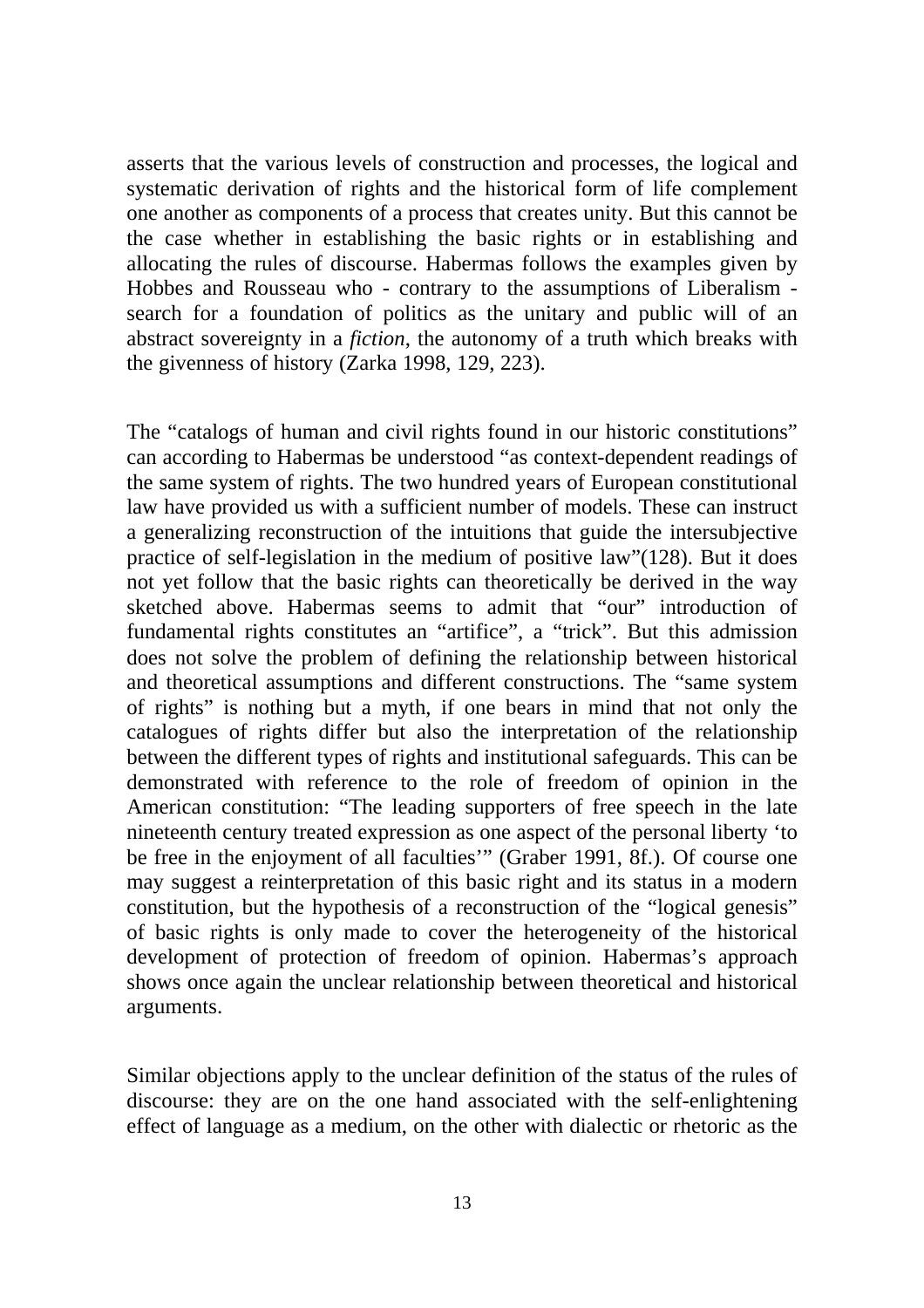practice of convincing an audience, without however going in more detail into the specific features of the latter. A liberal conception of rights would not opt for "egoism", as Habermas would have it, but accept the fundamental break which constitutes modernity: the lack of a truth on which a State can be set up. The fact that society was in the past based on the identity of truth and reality does not justify the assumption that a search procedure has to replace the absence of a substantive truth. Liberalism accepts the arbitrariness of a symbolic "foundation" of political systems and political language which are "sans raison" (Rosolato 1993, 278). This is of course not a plea for irrationalism but for the acceptance of a democratic experimentalism that tries to base political and legal systems on the generational potential of society and the pool of variety inherent in its knowledge basis. This approach opens a perspective on the "power of cohesion" (Rosolato 1978, 304) which can be attributed to language because of the fundamental human "lack 'to be'"(J.Lacan): it cannot be located in some truth-generative "inner structure" of discourse but in the horizontal relational rationality of rhetoric which links language to its practical "bindingness".

It appears, however, that the conception of rhetoric cannot at all easily be combined with the requirements of discursive ethics, since it specifically does not presuppose replacement of the argumentation process by constraints on action, but links up with established forms of practice. Elsewhere, once again a personal motive, the orientation to the common good, is thrown in as guarantor of the national consensus. Then the shift in perspective required for the self-transcendence of individual viewpoints appears as a decisive precondition for "mutual understanding over norms acceptable to all" (130). What contribution the rules of discourse make to this remains entirely unclear. The various interpretations of discursive reason are ultimately kept together by recourse to the "form of life" that constitutes argumentation itself. This too raises more questions than it solves. It leads into the paradox of self-reference, because the argumentation procedure cannot be justified by argumentation itself.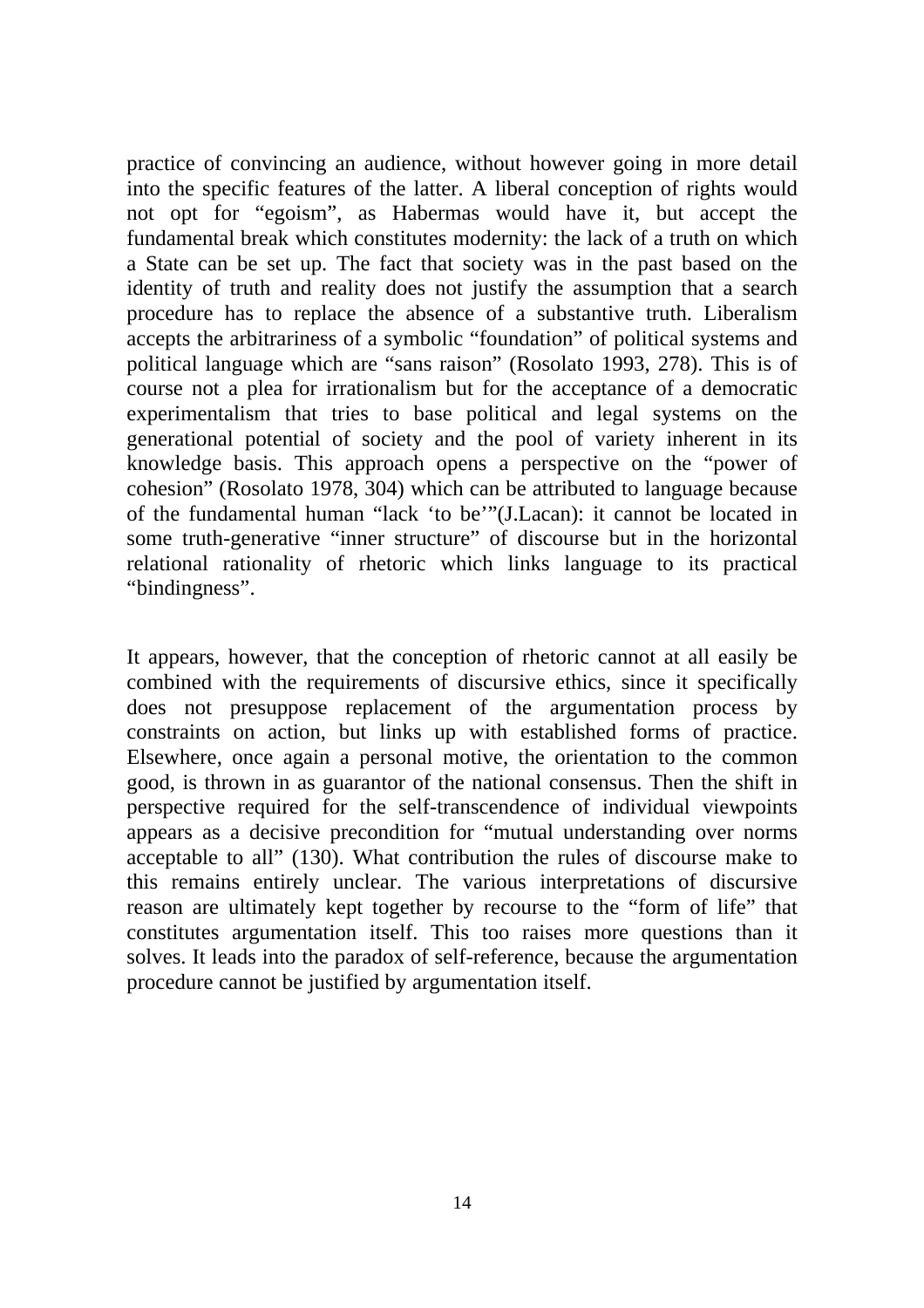## **3. The Importance of Argumentation to the Formation of Consensus**

#### *a. The linkage between "Lifeworld" and Discourse*

The vagueness and contradictoriness of Habermas's discourse theory that embarks on solving one construction problem by creating another appears also in the use of the concept of "lifeworld" central to his conception. This is supposed, like the public, on the one hand to reproduce itself "through communicative action for which the mastery of natural language suffices; it is tailored to the *comprehensibility* of everyday communicative practice" (360). This is linked up with the "specialized systems of action and knowledge", as they, for instance, in the form of science, art and ethics take up "different validity aspects of knowledge of communicative action"(360). Their public character differs from "everyday" communication not by the function or the themes, but by the structure: it refers to the "social space" created by communicative action itself. For this the "rules of a *shared practice* of communication are of greater significance for the structuring of public opinion" (362) (emphasis in original – KHL). By generating these the political public can build on the structures of the lifeworld insofar as it carries out its "function of perceiving general social problems and thematizing encompassing social problems only insofar as it develops out of the communication taking place among those who are *potentially affected*" (emphasis in original – KHL). The "burdens" created by the functionallyspecified systems "accumulate in the lifeworld" (365) and create a resonance there in the responses of those involved.

This again raises a number of questions that are left unanswered. Instead, the integrative effect of discourse theory is located at a higher level. Above all, the concept of the "lifeworld", itself not defined any more precisely, has the function of covering up the unclarities in defining the roles of argument, the procedure and the process of intersubjective communication. The conditions of prior understanding in the lifeworld, the linkage between communication and action in everyday practice, are hardly studied any further, specifically in the light of the linguistic pattern (Habermas 19961, 65ff.). Thus, what applies to the "commonplaces" of linguistic communication in everyday life, to "doxa", is that they are vague and occasional; they are oriented not to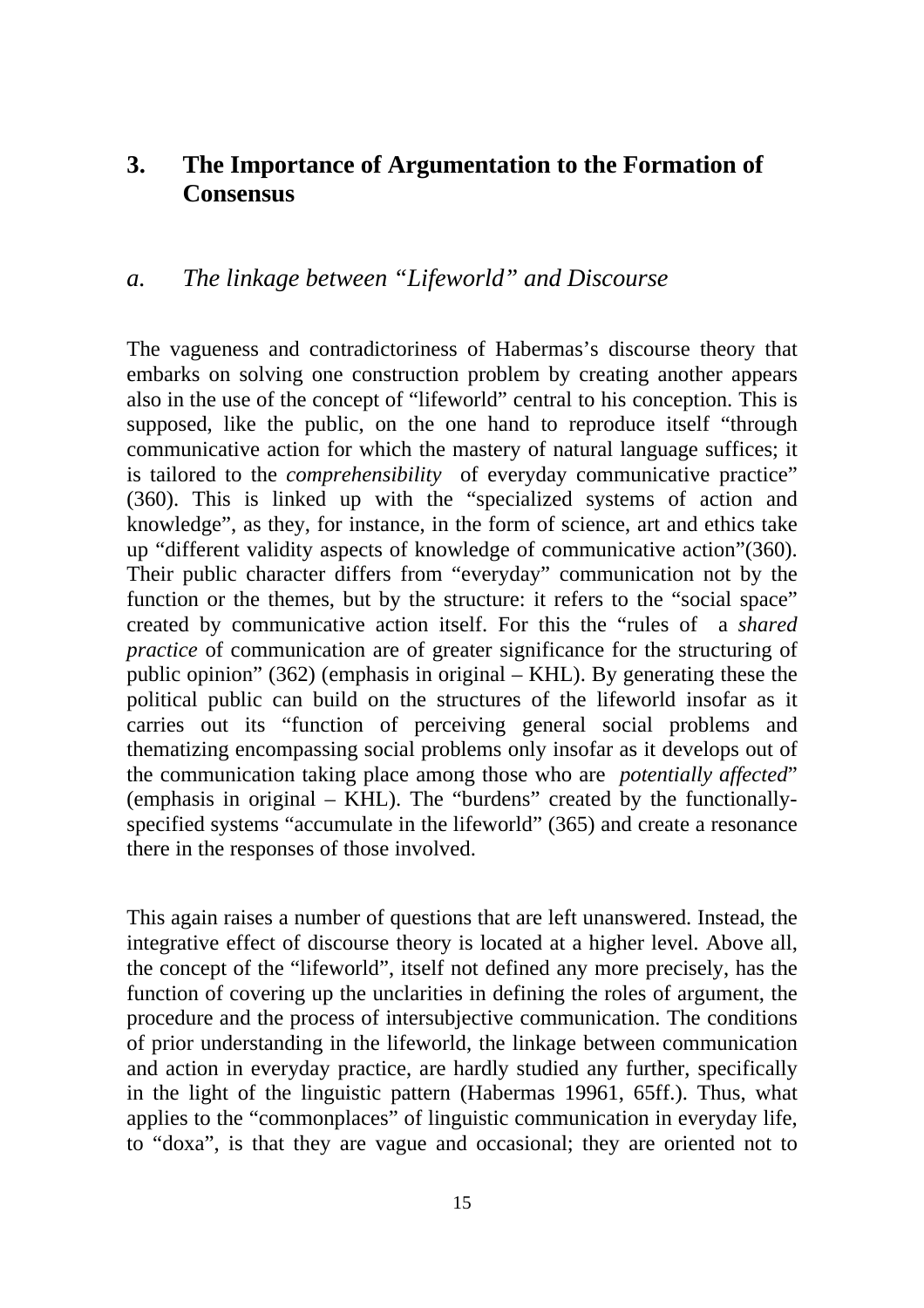truth, but to the likely (Cauquelin 1999, 28, 60). How an argumentative practice oriented to the "co-operative search for truth" is supposed to be linked up to this is hard to make plausible. This is all the truer since the lifeworld, under the conditions of dominance by the functionally differentiated systems, becomes a world of suffering, the resonance of which has to be taken over "amplified" into the public space (367). This linkage between apparently quite different forms of use of language, lifeworld and public in general, as well as the expression of suffering from the effects of the "complex and poorly co-ordinated subsystems" (365) and the problemsolving discourses generated in the public sphere similarly remains unclear. Integration of a fragmented reality which is governed by the imperatives of subsystems seems to be possible because "problems can *be assessed in terms of one's own life experience*". But it is doubtful whether the complexity of reality can be evaluated in a rational way on the basis of a kind of a culture of victimization. This is all the more the case since the associations and movements which are according to Habermas to be allotted to civil society tend to be rather far from an orientation by the rules of discourse, although they in particular are evidently supposed to play a special part in linking up the lifeworld and the institutionalized public sphere (Gerhards 1997, Luhmann 1996). In the latter, it is specifically the autonomous "quality of public opinion insofar as it is measured by the procedures and properties of its process of generation" (362) that are supposed to apply. At the same time, however, the public is supposed to join up with the "communicative practice followed in common" in the lifeworld, the rules of which, of (vague) communication, are not studied in any more detail. Here again we see an unmediated transition from a theoretical to a practical argument.

# *b. The Relationship Between Rules of Discourse and Rhetoric and the Conditions for De Facto Participation in Public Discourse*

The formal rules of discourse to which Habermas – following Alexy (1991) – refers are in turn in the main trivial. To the extent that reference is made to rhetoric as "process" (Habermas 1981 I, 49), this too tends to remain vague (as already mentioned above). This is all the more noteworthy since the importance of rhetoric to the development of law consists according to Ch.Perelman (1958; 1977) above all in the fact that – like the "doxa" of everyday life (Cauquelin 1999, 148) – it develops rules for linking up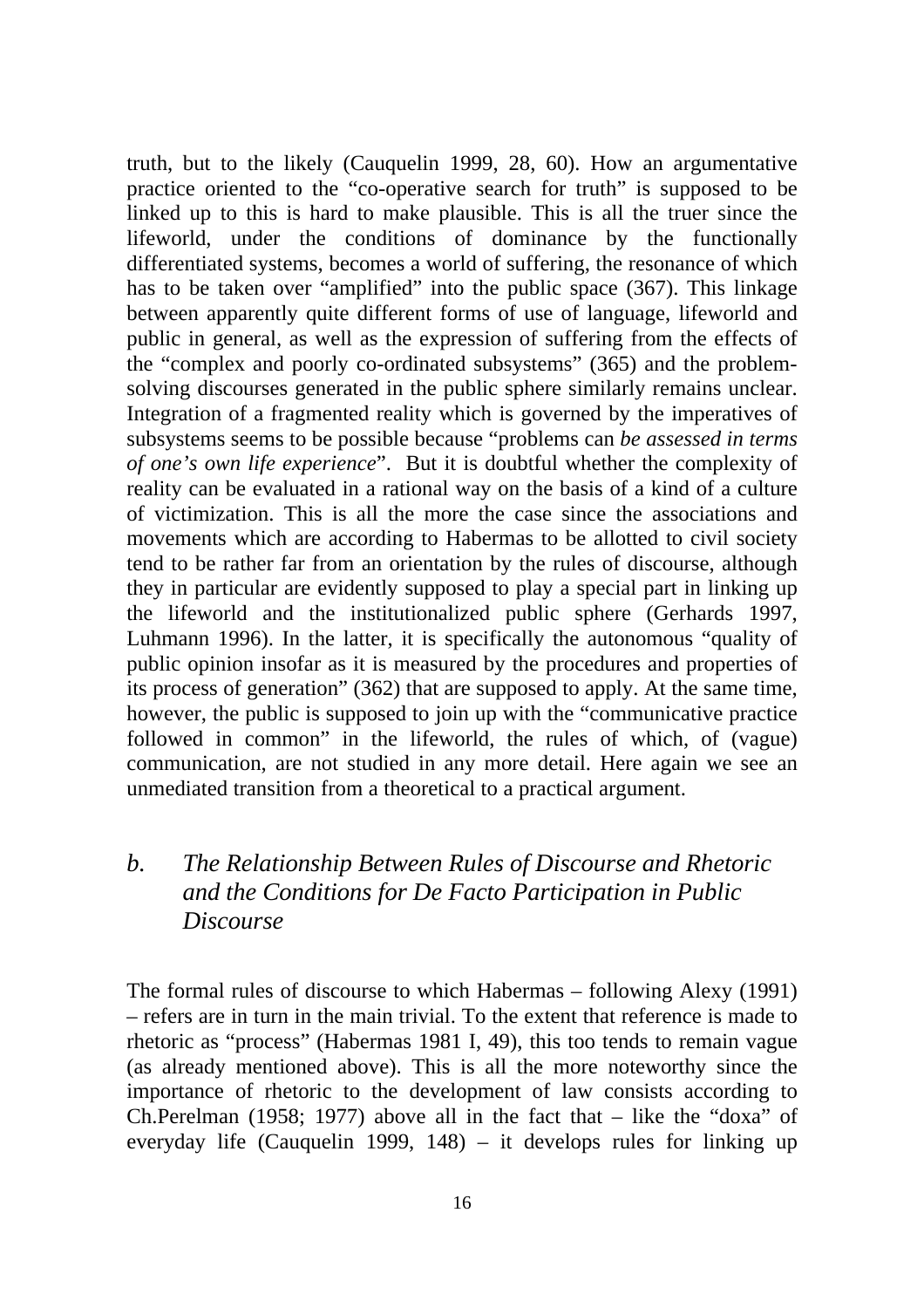occasional situational probability assumptions thus containing more a theory for giving relations to fragmentary practical knowledge than a form of universalization of argumentation. Habermas does not take this reference to rhetoric any further; in particular, he does not ask about its compatibility with his theoretical conception.

The same unclear relationship between theoretical assumptions, normative constructions and empirical statements can be seen in his view of the relationship between public and private. Here too he starts from a conceptual (logical) separation: the two spheres must be separated, because it is only then that the addressees of the laws can "understand themselves as authors of lawmaking". Thereupon, citizens must, in this position as citizens of the State, draw the boundary of private autonomy in such a way as adequately to qualify these private people for their role as citizens of the State (Habermas 1996, 417). This has in turn no longer anything to do with the conceptual distinction: the point is now the subordination of private, and in particular economic, action to the primacy of the political, though elsewhere (again arguing conceptually) there is talk of the original equality of private and public autonomy. Here the point is again the de facto prerequisites for "legal equality" that are supposed to influence the quality of public discourse, not some special argumentative quality of this public discourse itself. Elsewhere, it is stated that the "substance of human rights then resides in the formal conditions for the legal institutionalization of those processes of opinionand will-formation in which the sovereignty of the people assumes a binding character" (1996, 104).

Once discourse has been institutionalized, all that remains for discussion is the admissible measure of de facto inequality. This measure is, remarkably, dictated by the requirements of involvement in political self-determination. The justification for this is that Habermas starts from the assumption that discourse is what establishes the collective order in the first place. For discourse is to form the mediation between the people's preordained "common sense" and legally institutionalized self-determination, between democracy and human rights. The link between "facts and norms", as it can be assured for the lifeworld of simple interactions, requires in modern circumstances the complexity of a conceptual derivation, which alone can constitute the public space. This mediation between lifeworld and the public sphere is evidently supposed to control the themes of discourse, which are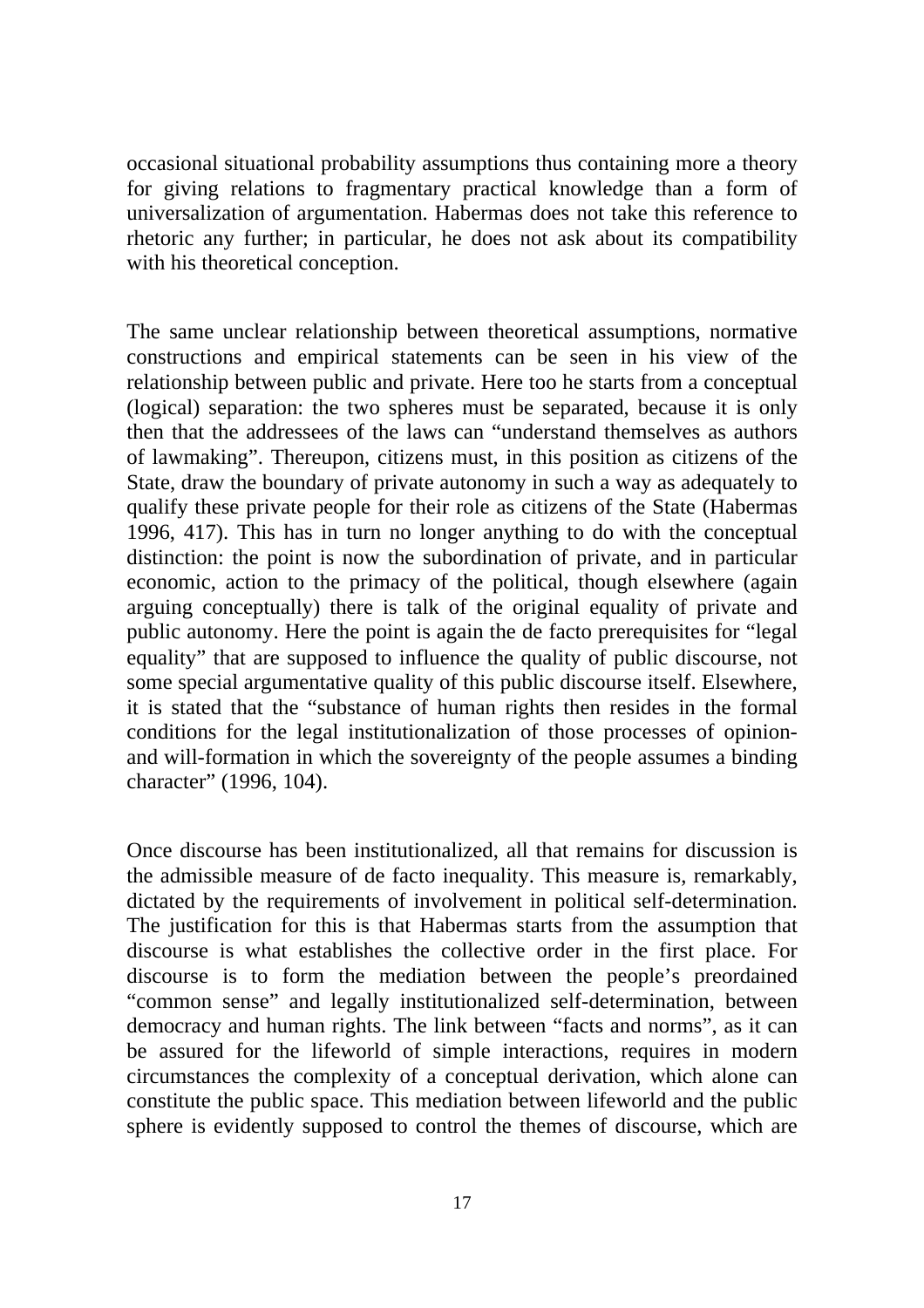determined by how far the lifeworld is affected. Turning the page back to the position of rhetoric, it emerges that from this dramatic viewpoint too the possibility of procedural discursive rationality as an equivalent to the unity of reason in the "same thinking" remains underdetermined. The importance of being de facto affected remains extremely unclear, because Habermas, because of the exaggeration of the importance of the public sphere, considers the limits – in legal terms too – to the possibility of "redistribution" at most from the viewpoint of State paternalism. He looks at neither the repercussions on the conditions of "instrumental action" (in the economy) nor the conditions for the possibility of a rational discourse among those "concerned" any more closely: the fact that this brings a range of themes into the public sphere which in the classical model were termed "private" is evidently regarded as not important. But how is a legal order conceivable which " enables and guarantees the integrity of an autonomous life in common based on equality and mutual respect" (1998, 242)? How can reciprocal "recognition" of citizens be expected without any further specifications? This is again a requirement that invites hypocrisy: the ethical element in economic action is ignored in the same way as is the instrumental aspect of ethical argumentation in the society of the Welfare State. The procedure of rational discourse is here being asked for a high "integrative effect", which remains all the more problematic since the potential of argumentation and in particular of its rules is scarcely analysed any further. The role of the identity of the (universalizing reflection) of the subject is replaced by the universal character of linguistic intersubjective cooperation which does not underlie practical constraints (Mendel 1998, 169). Those constraints have, at best, to be regarded as the outer limit on idealizing discourse, but need not be taken systematically into account in the process of law-making.

Without the unity of the idea of reason, truth falls apart into a multiplicity of particular, occasional, time-dependent probabilities (Cauquelin 1998, 28). Habermas does not ultimately succeed in making it plausible that and how the "cooperative search for truth" can be achieved in conditions of pluralism. For his part he links a number of set pieces together into a concept of argumentative rationality that cannot however supply the "integrative effect" that is demanded of it. In particular, the viability of the conception of procedural reason for securing consensus under conditions of pluralism cannot be regarded as proven. Discourse cannot transfer the unity-creating role of substantive reason onto the argumentative procedures. If all the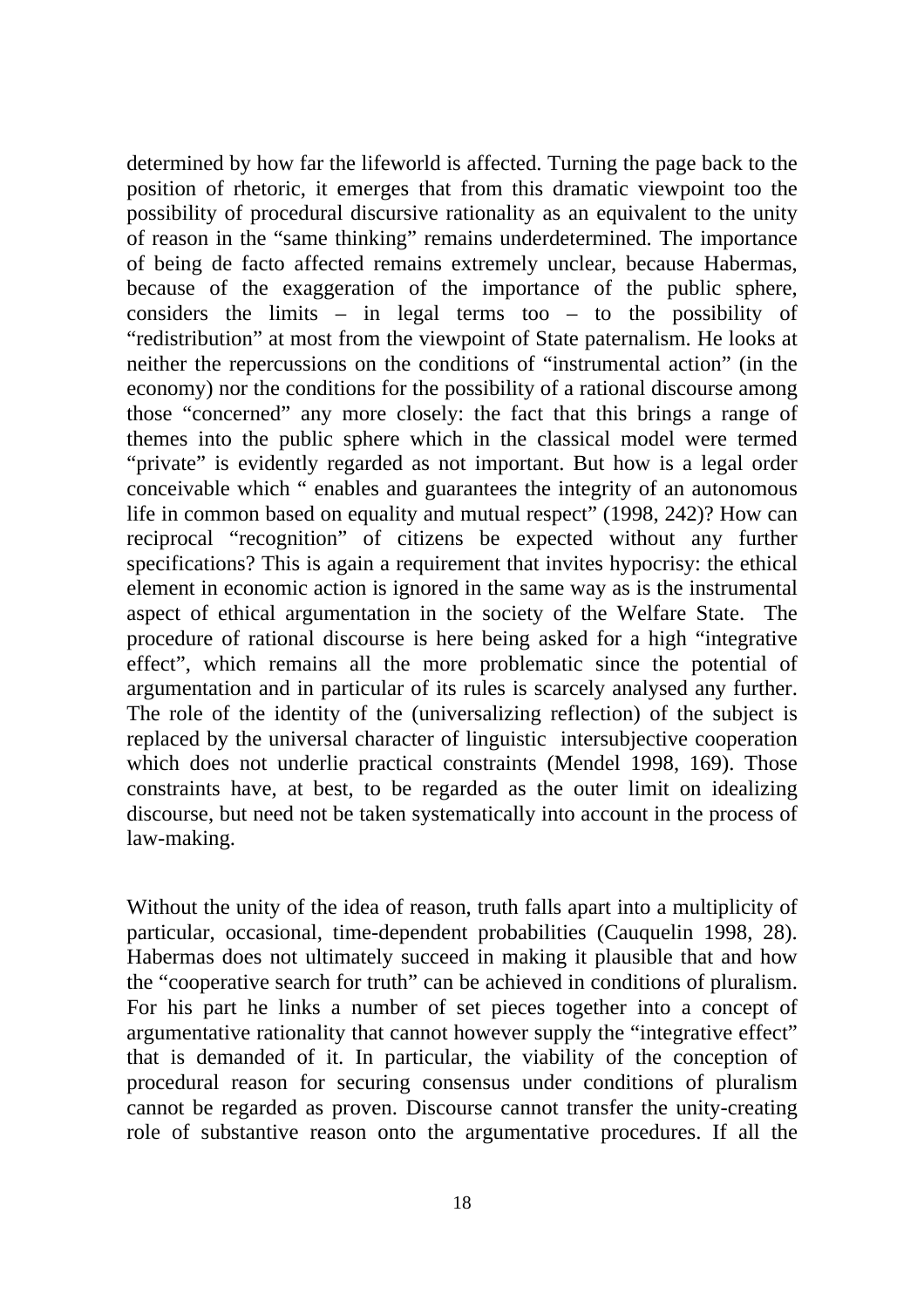"consequences and side-effects" of a potential norm have to be considered (Habermas 1993, 75), including the interest of all participants, the ideal observer is being invoked, not a procedure outlined which might help structure an argumentation process in a way that might be comparable to the classical universal laws that differentiated the essential formal relationships in reality from the inaccessibility of the multiple facts. In particular, the recourse to the clarification of the effects of laws for purposes of their legitimation shows that empirical arguments stand disconnectedly alongside rules of discourse and procedures (Lumer 1997, 43). This is all the more so because discourse procedure seems to be based on the idea that the participants have to transcend their economic interests, which means that specific types of answers have to be discarded. Interestingly, Habermas seems to neglect the fact that this clear separation between economic interest and ethical self-enlightenment no longer corresponds to the complex reality of an interventionist State where a lot of people have an economic interest in the expansion of "altruistic" public activities - apparently this problem is just left to the expectation to be sincere with oneself. But, in fact, there is a serious problem with hypocrisy in a democratic society!

#### *c. Habermas and Argumentation Theory*

In discussing Toulmin's argumentation theory, he reproaches him with not having made, in studying argumentation in various fields of argument, "the right cuts between the random institutional manifestations of argumentation on the one hand and the forms of argumentation determined by inner structures on the other"(Habermas 1981 I, 61). What this probably means is that the "unifying force" of "communication-oriented speech" can develop only if it "at one and the same time guarantees an intersubjectively shared lifeworld as a framework within which all can relate to one and the same world" (Habermas 1996a, 71).

This points on the one hand to the need for actualization of "each of our" political communities (?) which, as "expression of a conscious collective self-perception" has to become a "form of life". This can on the one hand, in the first place, be interpreted as a hermeneutic conception of understanding, were not on the other side none other than the critique of validity claims, in particular the rigidification of ideologies, declared to be the task of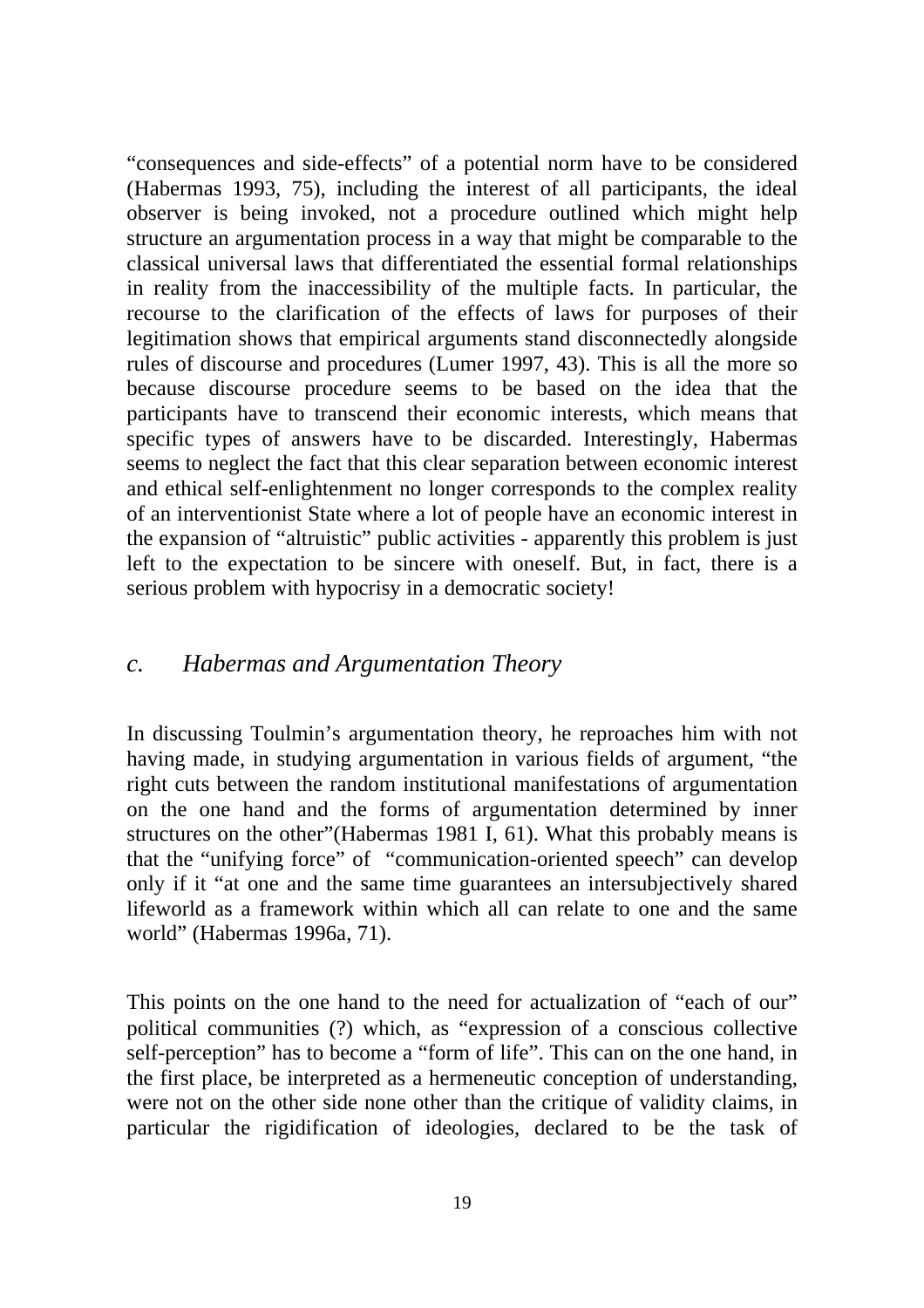discursive rationality. The exaltation of criticism itself into a form of life is, however, a contradictory undertaking because a lifeworld has in some way to be presupposed. Democracy and the acceptance of basic rights cannot constitute a lifeworld, either, because they allow for heterogeneous interpretations. The will to communicate on the pattern of the prior understanding in the lifeworld does not, however, offer any stable reference framework either, for a discursive practice understood as a lifeworld.

Ultimately, however, Habermas cannot take off from Toulmin's version of the linkage between argumentation and particular language games either, although he refers to it with approval (Niehaus 1998, 416). Toulmin regards argumentation as a "language game" not to be reduced to the sequences of propositions located on the far side of the "propositional sequence", and not to be studied for formal consistency but considered in its individual steps from a viewpoint of "appropriateness". While Habermas has taken over this term, following K. Günther (1993, 41ff.), here too the question of compatibility with Toulmin's approach arises. For the latter seeks to understand just this linkage of social ideas within "populations of ideas" situationally and historically (Toulmin 1983, 118ff.), and thereby exposes himself to Habermas's criticism of not having pushed the logic of argumentation "far enough into the spheres of dialectic and rhetoric" (Habermas 1981 I, 61). But it is the opposite that is the case! For Habermas always assumes the necessity, existing in the interest of actualization, to restore the same "inner structure" (as a form of life) of argumentation processes, oriented to the furthest-reaching possible de facto equality of all those coming under the law (Habermas 1993, 75). But how does this fit together: a necessarily reductive structure of argumentation and the claim to include all kinds of arguments drawing, in particular, on the inequality of living conditions of all citizens? This would lead to a completely unstructured argumentation process! Toulmin by contrast investigates, without this sort of prior understanding, the developmental dynamics of the "'ecological' relations between the collective ideas of people and changing situations" (1983, 118s.). He is thereby pursuing an approach oriented to rhetoric, whereas Habermas has always presupposed the "ideally extended we-perspective" of the individuals and not pursued the situational chaining of arguments.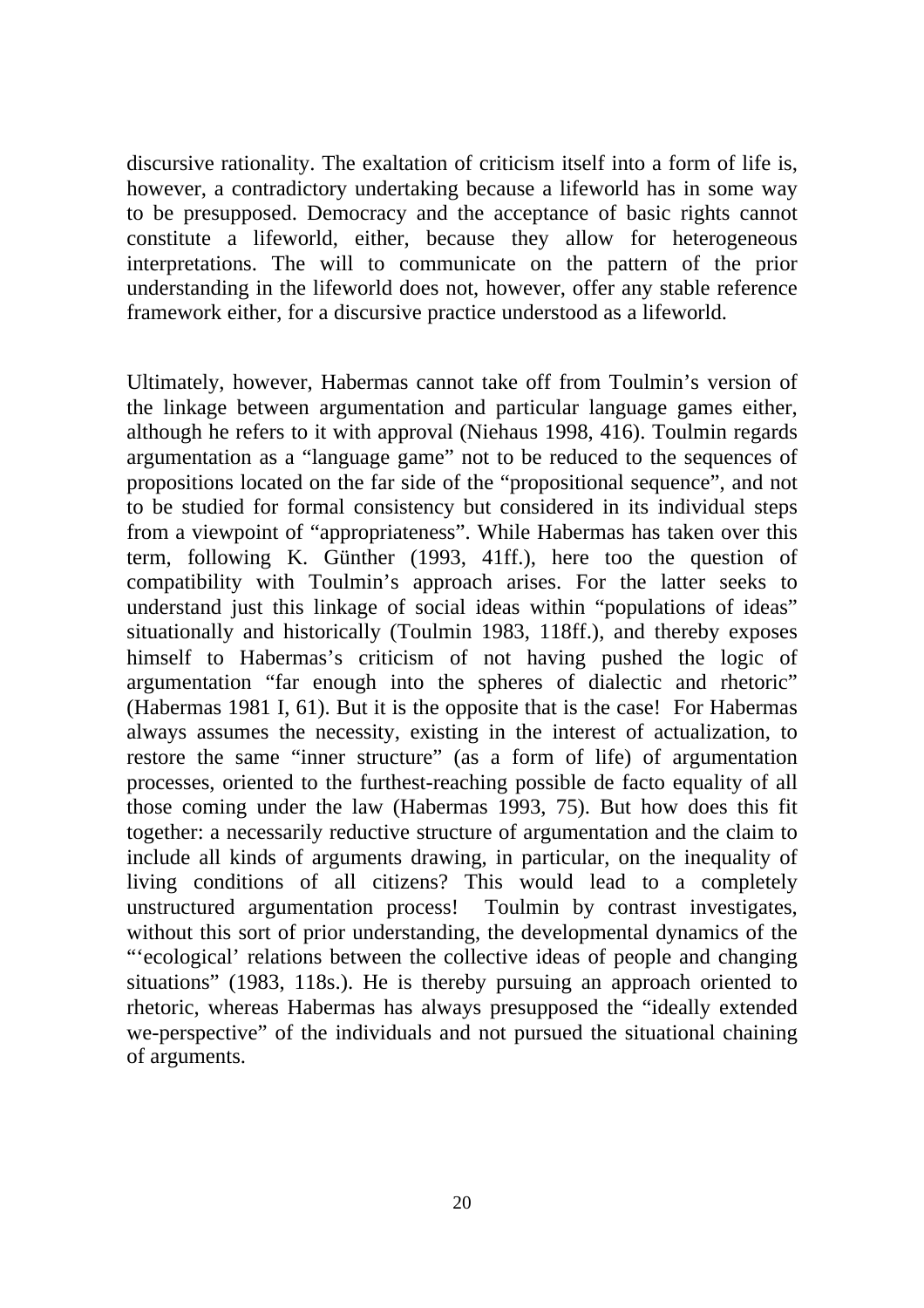The "error" of Toulmin and his argumentation theory lies in the fact that he emphasizes just this situational character of argumentation and tries to get away from a specifically relational rationality differing from the classical conceptions of rationality oriented to the reproduction of unity (Golden 1991, 57). He reformulates the criteria of coherence and accuracy related to the propositional content of reasons and links them with the social constraints underlying the production of "truths". But argumentation is then typified more by adjustment to and formation of social situations; it is more mobile than stable. At the same time, individual freedom is abandoned as a reference point for speech. Instead, the concern is with the consistency of "disciplines" (Willard 1987; 1991), the generation of which follows regularities of its own as to the development and chaining of situations, and can alone make co-operation among individuals possible in the first place. The ego, accordingly, always becomes a mobile form, permeable to the requirements of the relating together of arguments in particular situations. The emergence of consensus is then due more to a "statistical drift" (Willard 1987) than to the deliberate development of a "we-perspective".

# **4. From the Intersubjectivity of Argumentation to the Relational Rationality of Generative Patterns in Social Populations of Ideas**

The considerations on the position of rhetoric in Toulmin and Habermas can also be joined by a sketch of another model of communicative action (with an eye to constitutional theory) oriented to the (self-) creation of the new and drawing on J.Dewey (1888; 1958; 1970). This makes it easier to bring the relationship between democracy, freedom of action and social knowledge (self-descriptions) into a form adapted to post-modern conditions of uncertainty (Shusterman 1997; 1997a). While Habermas wished to maintain the unity of the subject in the form of the unity of the public discourse procedure and use it to make the link between democracy and fundamental rights, the conceptions of argumentation mentioned no longer recognize in the public sphere any "sovereign epistemic authority for evaluating or refereeing competing domain fields" (Willard 1987, 145). "Consensus formation is largely an accidental phenomenon, the result of statistical drift in alliances, in which reasons invoked by individuals have little to do with each other."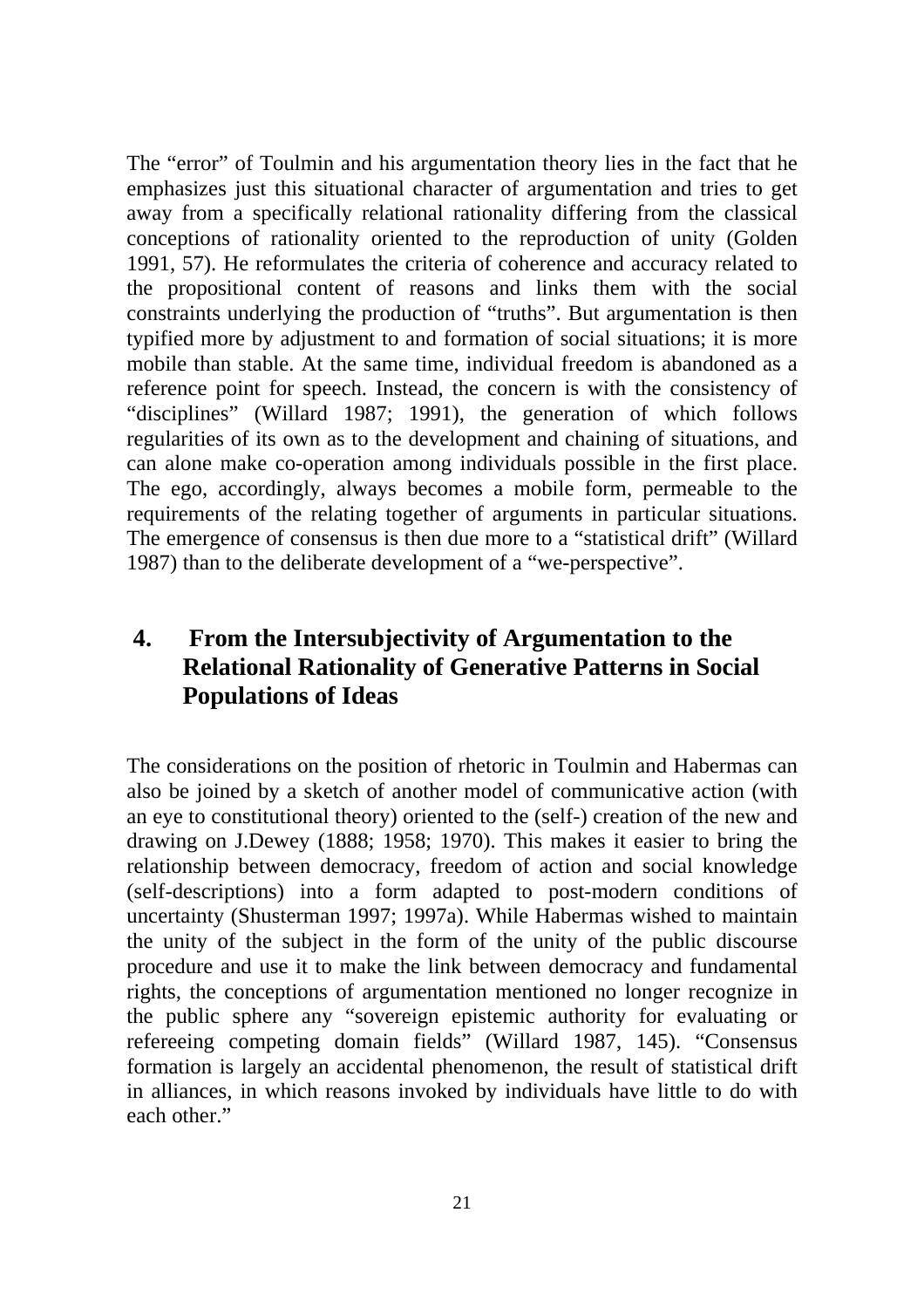This enables observation of the dynamics of self-transcendence of the networks of relations upon individuals and the patterns they form. This conceptual approach can confer new content on Dewey's conception of democracy as a "community of inquirers" under conditions of the postmodern society: "Nothing is more foreign to our age than the idea … of a subject that could exist outside the network of relationships … which it describes" (Guéhenno 1995, 33). The new "networked logic" shown in the formation of patterns in networks transforms communicative relationships into a "field of forces and imbalances" (Guéhenno 1958, 58f.) within which ever new possibilities are generated and old realities change and are no longer accessible, because of the complexity of knowledge, to argumentation separated from the networks of relations themselves and understood as a form of life. This alone is what makes it possible for just those mobile, selfchanging individuals who are "open to the further self, in oneself and in others" (Khalil 1997, 147) to be "providing society with a wealth of different life hypotheses cultivating one's individual distinction" (Shusterman 1997a, 207). It is assumed here that the individuals tend to "agree on particulars but not on fundamentals" (Willard 1987; 1991).

This is the decisive weakness in Habermas's conception: the possibility of communication without "prior understanding" in a shared lifeworld is closed off to us from the outset. Accordingly, the relationship between the political orientation to the creation of de facto equality of individuals, and the transcendental, pragmatic assumption of the possibility of communication in a medium of language that has to be created (logically) itself through the system of basic rights and rules of argumentation in Habermas remains extremely unclear: in particular, the assumption that criticism itself might become a form of life that can support the rationality of argumentation seems contradictory. Forms of life are distinguished by the linkage between linguistic figures and practical situational constraints. In discourse theory, however, this retrospective factual linkage of discourse to the generative network effects of the overlapping situations is replaced by prospective normative encroachment upon the de facto equality (which has still to be established) on the far side of the practical situational constraints. Limits and constraints imposed by economic rationality are not to be considered in the normative approach of discourse theory. At the same time, however, the need for this future-oriented assumption is located in a form of life in each case already established through European constitutional history, in spite of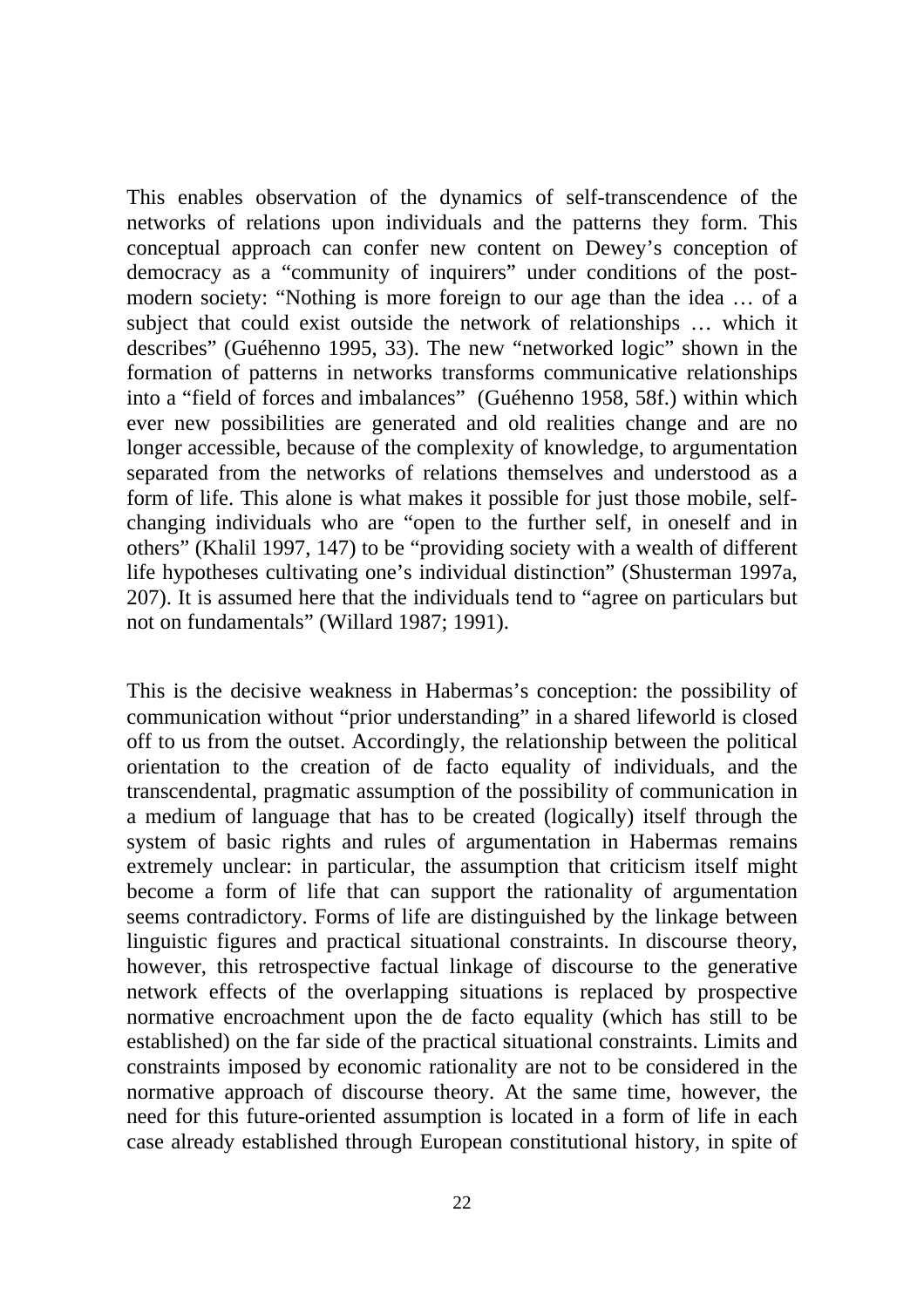the fact that it is one of the characteristics of Europe that its history, including constitutional history, is subject to different interpretations. Habermas himself follows a specific understanding of European constitutional history which belongs to the legacy of Rousseau. But this history is far from being homogeneous; on the contrary, its richness is linked to the element of "undecidibility" (Livet 1994) deriving from the "oscillation" between private and public (Rosolato 1993, 174). Collective order is only possible as a "virtual" one, as a secondary effect, but not as a direct goal of individual actions. (Livet 1994, 174). The special feature of Habermas's approach consists exclusively in the fixation upon communication as an objective abstracted from all the determinacy of concrete life and pointing beyond the reality of de facto inequality which has to be changed. It "logically" follows that this goal cannot be oriented to the requirements of the economic freedom that leads to the de facto inequality: the individuals must after all free themselves from the practical constraints on actions. At the same time, however, they can no longer adopt as their own the idea of the unity of reason in the "same thinking" liberated from particular constraints on action. This void is – as we have shown – to be filled by the unity of reason in the "same procedure" of thought. But the procedure is in turn dependent on a supply of arguments from the private (albeit not dominated by economic constraints) lifeworld; it must be oriented to the production of de facto equality in order to be able to be recognized as rational. Process, procedure and rules of argumentation cannot however guarantee this since they can scarcely bring about an autonomous structural effect. The demand for general symmetry conditions (equal opportunities for participation) can scarcely justify the "approach to the ideal conditions of a speech situation immunized against repression and inequality in a special way". The construction of argumentative procedural reason employing exclusively the "constraint of the better argument" can take on shape at bottom only through the antithetical fixation on economic freedoms. Their instrumental rationality, which co-ordinates the selfish motives of the competing individuals, has from the outset a different "logical" status vis-àvis the rationality of discourse, because the public space has created its own language (for the consensus-oriented communication). Individual autonomy has to be "logically" presupposed only in order to enable individuals to see themselves, in a logically consequent step into the public sphere of citizens, also as authors (not just as addressees) of the law. In other respects the constraints of economic self-organization which do not exclude the virtue of "generosity" at all (Machan 1998) have no value of their own as arguments in the public sphere of discourse. This is true only for the suffering that the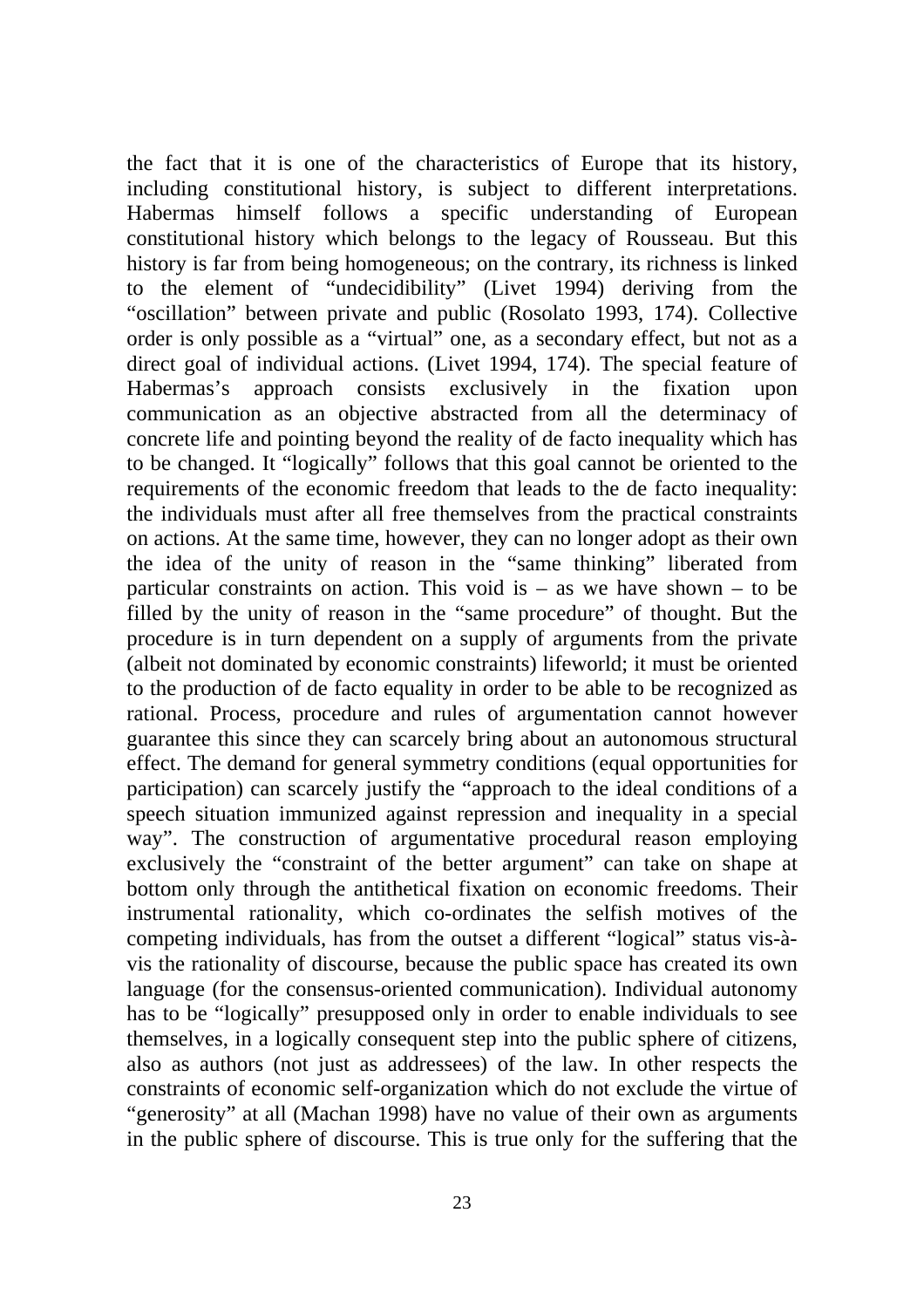constraints of the functional systems produce in the lifeworld (also understood as private). It is only the risk of "paternalism" associated with Welfare State intervention to create de facto equal conditions of life that can be built into the argumentative process. But this idea is given no further structure. This gives new value to the liberal distrust of "good intentions": in a postmodern democracy there is a strong incentive to present oneself as a moral person once the resulting constraints can be distributed among others (Haroche 1996,35; Thompson 1996, 173, 190). Habermas tends to regard this as a positive tendency which seems to transform argumentative practice into a form of life which gives consistency to intersubjective communication.

This on the other hand excludes from the outset the objection that a liberal constitution combines with the recognition of liberal freedoms including the private economic ones a basic "social epistemological" assumption as to the constraints on the production of collective order under conditions of uncertainty: for dispensation from responsibility for remote consequences of individuals' action, insofar as they cannot be attributed as "damage" to competing rights (e.g. violation of property rights), so that society can, in an acentric process of self-realization, institutionalized through the distribution of decisional rights to private individuals, generate a collective order oriented to self-transcendence (through permanent innovation). To that extent, the de facto unequal consequences of laws and of the exercise of private rights cannot without problems be taken account of against the formal equality of rights. This does not rule out all taking of de facto inequalities into account, but compels us always to bring to bear the fundamental assumption, constitutive for liberal constitutions themselves, of the long-term positive effects of dispensation from liability for consequences, and in particular at least to perceive, if not also to recognize, the moral claim associated with it. In Habermas this claim is not even noticed; for him, private action reduces to the living out of selfishness, which can be described only negatively as dispensation from the constraint to be guided by reasons (which are to be formulated in the language of the public sphere). This in turn from the outset presupposes the dominance of the public sphere and reformulates the dispensation from the liability for consequences in the language of the public sphere as relaxation of the requirements of argumentative rationality. That we here have to do with two differing rationalities (public and private) which in a liberal society cannot be brought into a relationship of superordination and subordination but can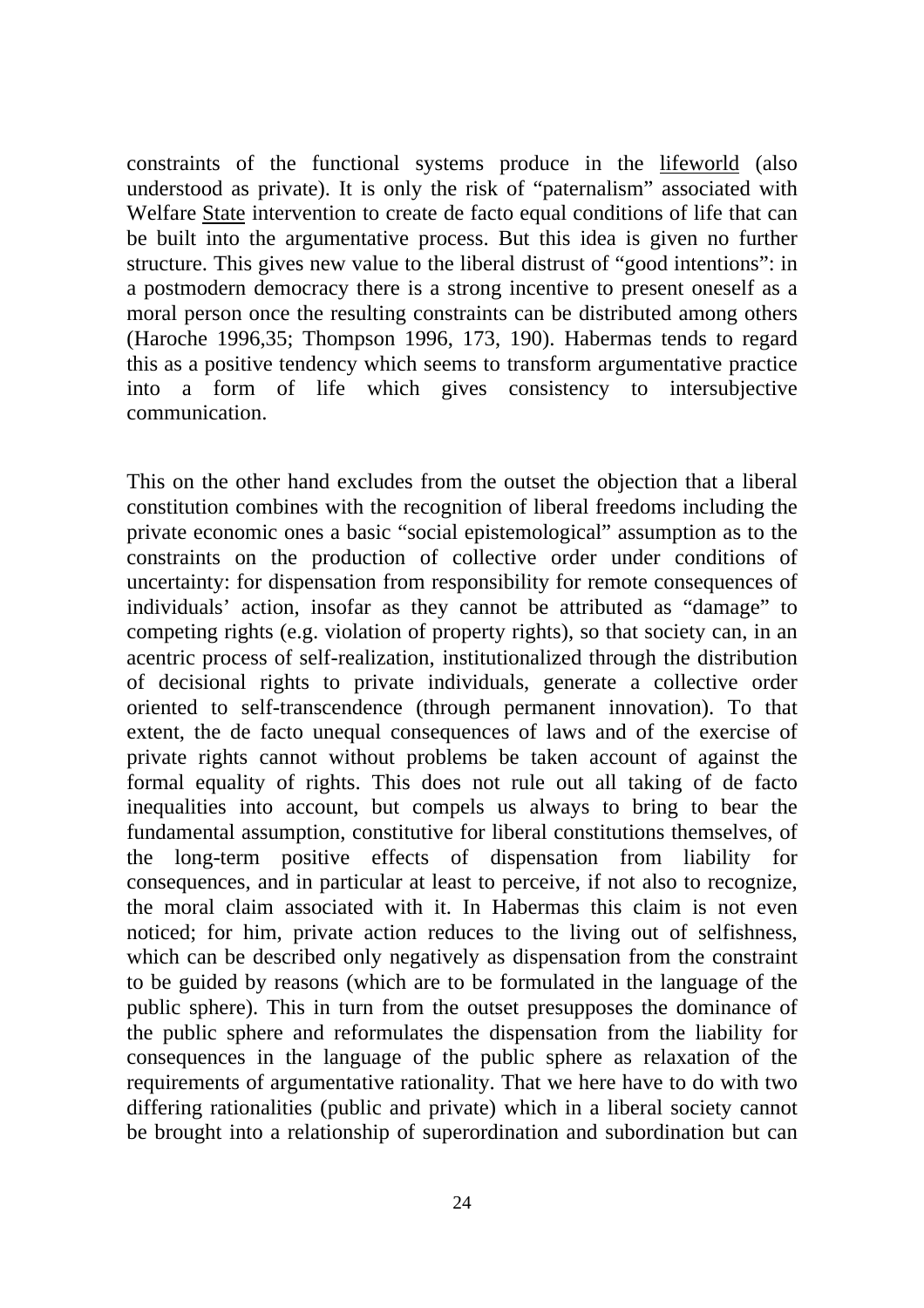only be co-ordinated in accordance with historically established patterns is not accepted. The fact that the language of the public sphere and argumentative rationality can in no way do justice to the complexity of the economic and in particular to the consequences of the public suspension of dispensation from consequences for private action is a possibility that cannot be taken into account in the forms of public argumentative rationality.

The suspicion remains that the attempt to link up procedural reason with the classical concept of the unity of reason and build a bridge to social and ideological pluralism cannot succeed but instead formulates the concept of procedural reason itself differently, that is, has to be explicitly focused on the heterogeneity of relational reason that abandons the priority of communication in a public sphere separated from the private sphere and shifts the permanent self-transcendence of liberal society through generation of the new into the centre of theoretical attention. For Habermas the new constitutes more of a pressure to adapt and a social suffering that the functional systems exercise on the lifeworld. The capacity of public discourse to meet the always equal requirements on argumentation cannot be called in question by this. It emerges here how rich in consequences are the "logical" derivations in Habermas's discourse theory as they continually exclude particular arguments from the rational procedure of communication. Every theory must in its justifications start from particular assumptions that cannot themselves be justified, but Habermas attempts to render these prerequisites of discourse theory invisible. This lends the theory to a considerable extent a doctrinaire appearance.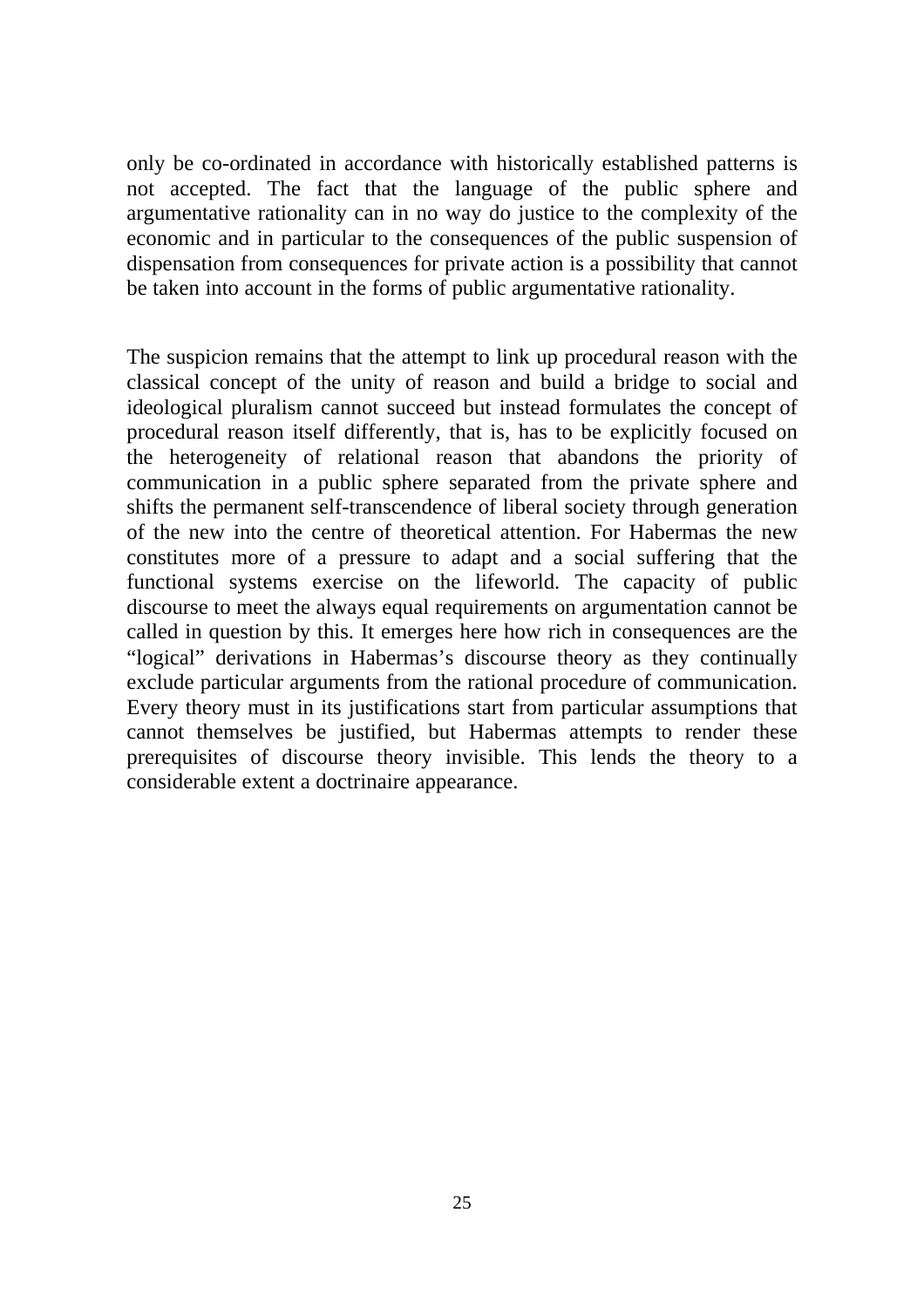## *BIBLIOGRAPHY:*

ALEXY; Robert (1991), Theorie der juristischen Argumentation. Die Theorie des rationalen Diskurses als Theorie der juristischen Begründung, 2nd ed., Frankfurt/M. BAYNES; Kenneth (1992), The Normative Grounds of Social Criticism: Kant, Rawls, and Habermas, Albany

CAUQUELIN; Anne (1999), L'art du lieu commun - Du bon usage de la doxa, Paris DERRIDA; Jacques (1980), Nietzsches Otobiographie - die Politik des Eigennamens, in: Fugen. Deutsch-Französisches Jahrbuch für Textanalytik, Freiburg, p. 46 ss.

DEWEY; John (1888), The Ethics of Democracy, Ann Arbor

- (1958), Experience and Nature, New York

- (1970), Creative Intelligence, New York

GAMM, Gerhard (1994), Flucht aus den Kategorien. Die Positivierung des Unbestimmten als Ausgang der Moderne, Frankfurt/M.

GAUS, Gerald F. (1997), Reason, Justification, and Consensus: Why Democracy can't Have it All, in: J. Bohman/W. Rehg (eds.), Deliberative Democracy. Essay on Reason and Politics, Cambridge/London, p. 205 ss.

GAUTHIER, David (1995), Public Reason, in: 12 Social Philosophy and Politics, p. 19 ss.

GERHARDS, Jürgen (1997), Diskursive versus liberale Öffentlichkeit. Eine empirische Auseinandersetzung mit Jürgen Habermas, in: Kölner Zeitschrift für Soziologie und Sozialpsychologie 1997, p. 1 ss.

GLENDON, Mary Ann (1991), Rights Talk. The Impoverishment of Political Discourse, New York

GOLDEN, J.L. (1991), Rhétorique et production du savoir, in: J. Lempereur (ed.), L'argumentation, Liège 1991, p. 53 ss.

GRABER, Mark A. (1991), Transforming Free Spech. The Ambiguous Legacy of Civil Libertarianism, Berkeley

GROYS, Boris (1992), Über das Neue. Versuch einer Kulturökonomie, München/Wien GUÉHENNO, Jean-Marie (1995), The End of the Nation State, Minneapolis

GÜNTHER, Klaus (1993), The Sense of Appropriateness. Application Discourses in Law and Morality, Alberny (NY)

HABERMAS, Jürgen (1971), Vorbereitende Bemerkungen zu einer Theorie des kommunikativen Handelns, in: id./N. Luhmann (eds.), Theorie der Gesellschaft oder Sozialtechnologie - Was leistet die Systemforschung?, Frankfurt/M., p. 101 ss.

- (1981), Theorie des kummunikativen Handelns, 2 vols, Frankfurt/M.

 $-$  (1993), Diskursethik, in: id., Moralbewußtsein und kommunikatives Handeln,  $5<sup>th</sup>$  ed., Frankfurt/M. p. 53 ss.

- (1995), Reconciliation through the Public Use of Reason - Remarks on John Rawls's Political Liberalism, in: Journal of Philosophy, p. 109 ss.

- (1996), Between Facts and Norms. Contributions to a Discourse Theory of Law and Democracy, Cambridge (MA)

- (1996a), Sprechakttheoretische Erläuterungen zum Begriff der kommunikativen Rationalität, in: Zeitschrift für philosophische Forschung, p. 65 ss.

- (1998), The Inclusion of the Other. Studies in Political Theory, Cambridge (MA)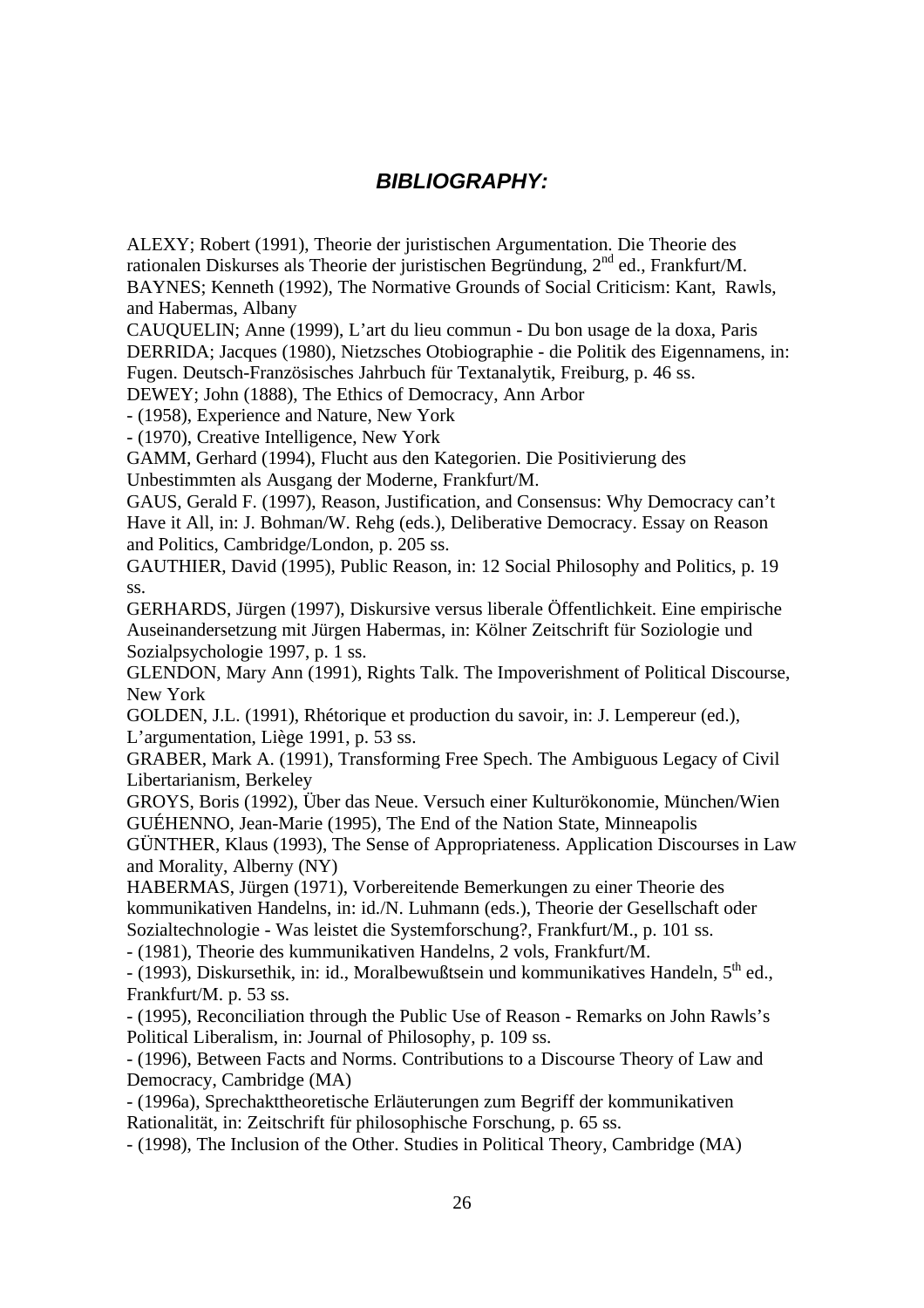HAROCHE, Claudine (1996), Egards, respect, considération: les formes de respect de l'autre, in: magazine littéraire No. 345, p. 32 ss.

KHALIL, Elias L. (1997), Buridan's Ass, Risk, Uncertainty, and Self-Competition: A Theory of Entrepreneurship, in: 50 Kyklos, p. 147 ss.

LADEUR, Karl-Heinz (1997), The Liberal Legal Order and the Rise of Organizations - Towards a Legal Theory of Proceduralization, in: id. (ed.), Economic Constitutional Rights and the Role of Organizations, Baden-Baden, p. 169 ss.

LIVET, Pierre (1994), La communauté virtuelle, Combas

LUHMANN, Niklas (1996), Protest. Systemtheorie und soziale Bewegungen, Frankfurt/M.

LUMER, Christoph (1997), Habermas' Diskursethik, in: Zeitschrift für Philosophische Forschung, p. 42 ss.

MACHAN, Tibor (1998), Generosity. Virtue in Civil Society, Washington D.C. McCLENNEN, Edward F. (1993), Constitutions and the Ethics of Rules, in:

Constitutional Political Economy, p. 173 ss.

MENDEL, Gérard (1998), L'acte est une aventure, Du sujet métaphysique à l'actepouvoir, Paris 1998

NIEHAUS, Michael (1998), Das bessere Argument. Eine Anmerkung zur Logik des Argumentierens bei J. Habermas, in: 105 Philosophisches Jahrbuch, p. 412 ss.

PERELMAN, Chaim (1958) Traité de l'argumentation. La nouvelle rhétorique, Paris - (1977), L'empire rhétorique, Paris

ROSENBLUM, Nancy L. (1996), The Democracy of Everyday Life, in: B. Yack (ed.), Liberalism without illusions -Essays in Liberal Theory: The Political Vision of Judith N. Shklar, Chicago/London, p. 25 ss.

ROSOLATO, Guy (1978), Symbol-Formation, in: International Journal of Psycho-Analysis, p. 303 ss.

- (1993), Pour une psychanalyse exploratrice dans la culture, Paris.

SELIGMAN, Adam (1992), The Idea of Civil Society, Ne York

- (1994), Innerworldly Individualism, Charismatic Community and its Institutionalisation, New Brunswick

- (1995), Animadversions upon Civil Society and Civic Virtue in the Last Decade of the Twentieth Century, in: J. Hall (ed.), Civil Society. Theory, History, and Comparison, New York, p. 200 ss.

SHUSTERMAN, Richard (1997), Practicing Philosophy. Pragmatism and the Philosophical Life, New York 1997

- (1997a), Putnam and Cavell on the Ethics of Democracy, in: Political Theory, p. 193 ss. SIMON, Josef (1989), Philosophie des Zeichens, Berlin/New York

SPITZ, Jean-Fabien (1993), Concept de Souveraineté et politique placée sous le signe de la loi de la nature, in: Philosophie No. 37, p. 39 ss.

THOMPSON, Dennis F. (1996), Hypocrisy and Democracy, in: B. Yack (ed.),

Liberalism without Illusions - Essays in Liberal Theory: The Political Vision of Judith N. Shklar, Chicago/London, p. 173 ss.

TOULMIN, Stephen (1983), Kritik der kollektiven Vernunft, Frankfurt/M.

- (1986), Die Verleumdung der Rhetorik, in: 26 Neue Hefte für Philosophie, p. 55 ss.

WILLARD, Charles A. (1987), Valuing Dissensus, in: F.H. Van Eemeren et al. (eds.),

Argumentation. Across the Lines of the Discipline, Dordrecht, p. 145 ss.